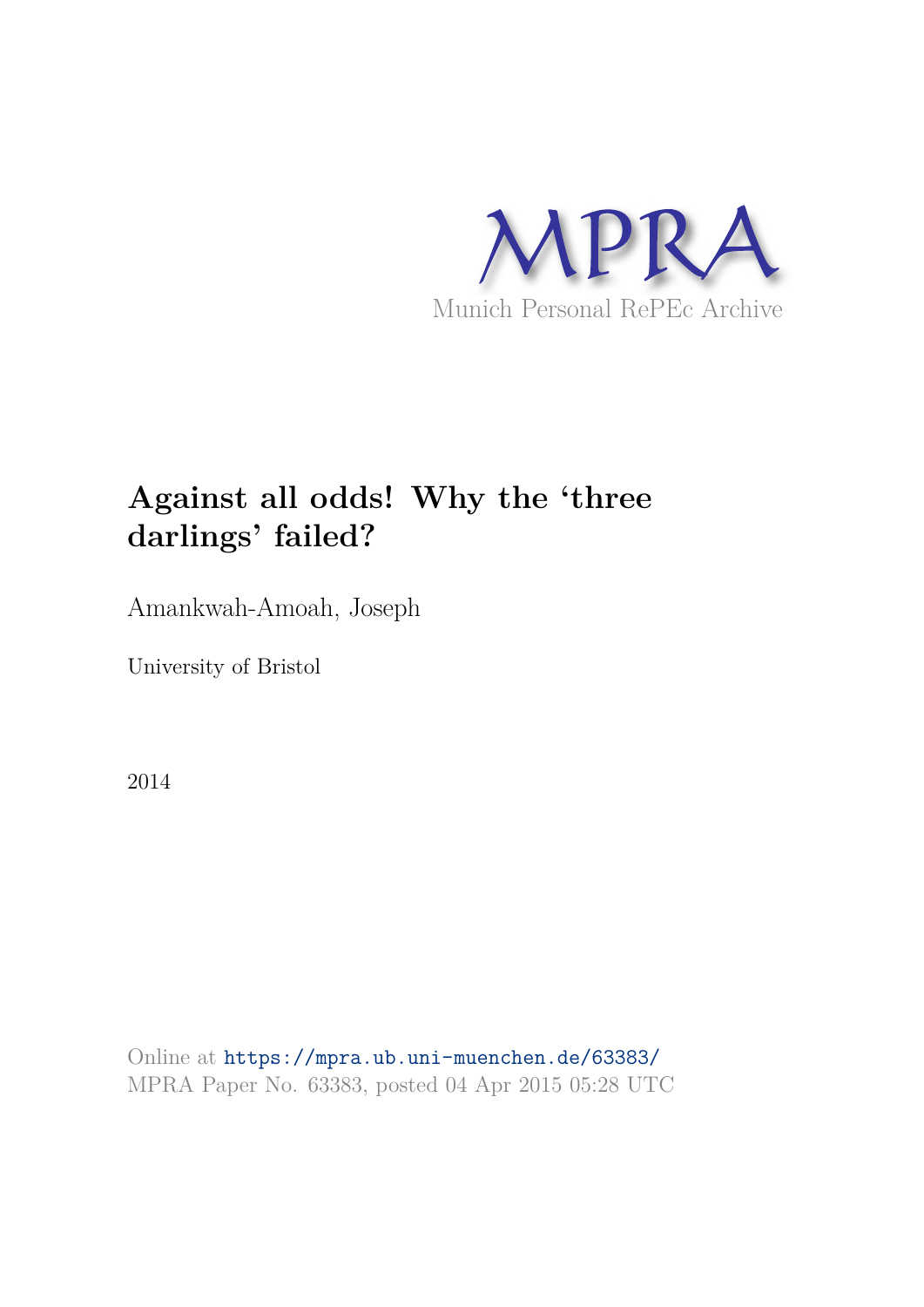# **Reference:**

Amankwah-Amoah, J. (2014). Against all odds! Why the 'three darlings' failed? Presented at the 41st Academy of International Business (AIB-UK & Ireland) Conference, York, UK

> Joseph Amankwah-Amoah Bristol University School of Economics, Finance & Management, Social Sciences Complex 8 Woodland Road Clifton, Bristol, BS8 1TN **E-mail: [Joseph.amankwah-amoah@bristol.ac.uk](mailto:Joseph.amankwah-amoah@bristol.ac.uk) Tel:** 0044 (0) 117 3317936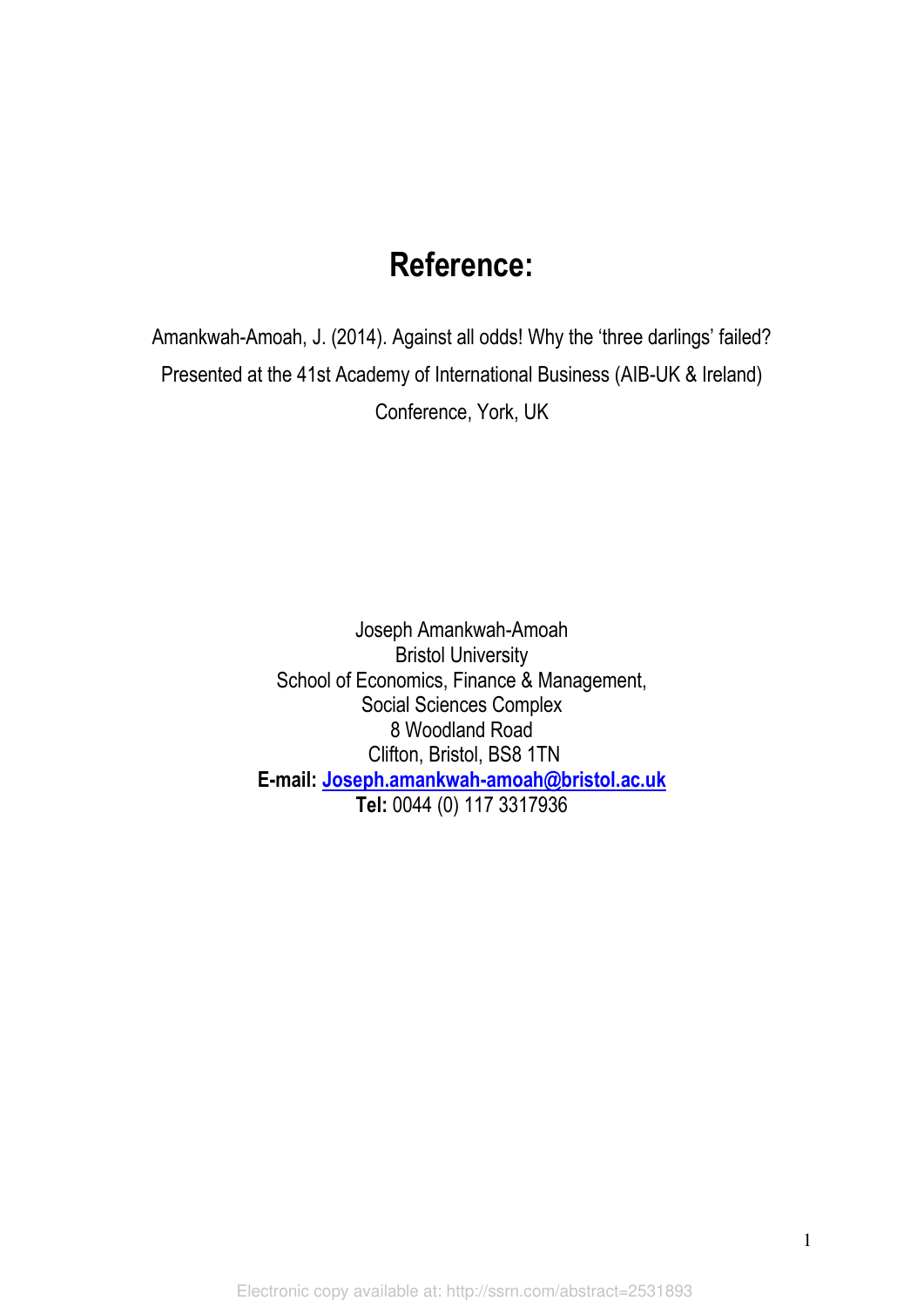#### **ABSTRACT**

Although a plethora of research has examined the benefits of government support for stateowned enterprises, our understanding of how domestic support can become a source of liability is severely limited. In this paper, we develop a novel concept of "liability of domestic support" to articulate how government support for state-owned firms can create conditions for business failure to occur. Analyses of the cases of Air Afrique, Nigeria Airways and Ghana Airways led to the identification of factors which helped to create the conditions that allowed inefficiencies, mediocrity and incompetence inherent in state-owned organisations to thrive, which ultimately led to their demises.

## **INTRODUCTION**

Over the past few decades, scholars have demonstrated that government policies and supports can foster innovation, help new firms to overcome liability of newness and provide conditions for local firms to thrive (Chu, 2011; Edquist, 2011). It has also been demonstrated that such supports can provide the basis for local firms' competitive advantage (Petersen and Pedersen, 2002). However, scholars have remained relatively silent on how government support for state-owned enterprises (SOEs) can become a source of liability and even lead to such firms' failure (Doganis, 2006). This dearth of scholarly work is puzzling given that such research has the potential to enrich our understanding of government policies, processes and factors that lead to business failure.

Although past studies have offered an array of rich explanations of the causes of organisational failure (Knott and Posen, 2005), this issue has been largely overlooked. Our purpose in this study is to fill this gap in our understanding by examining how state policy to support state-owned and local firms can become a source of liability precipitating in such firms' failure. In developing our arguments, we advance a novel concept of "liability of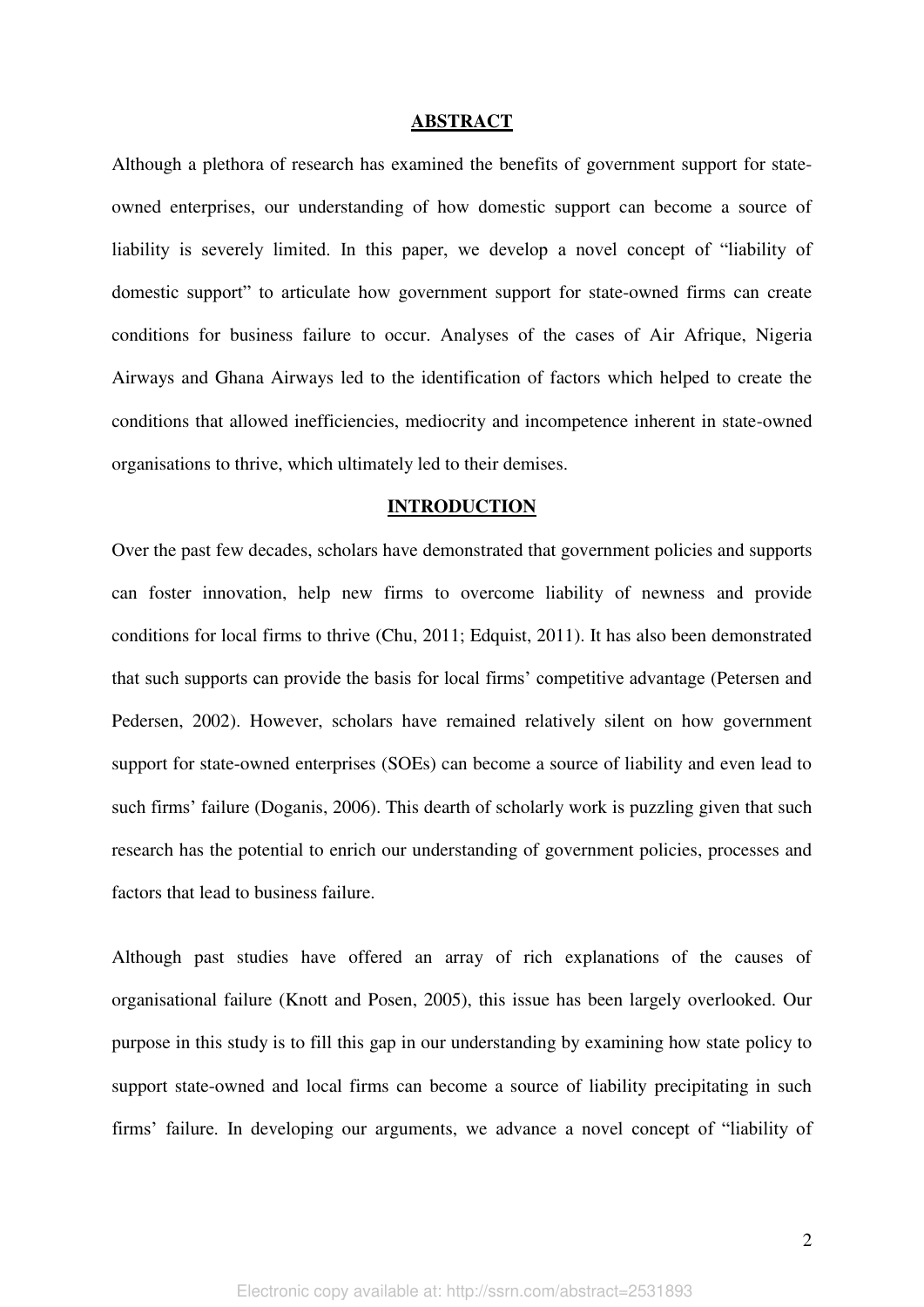domestic support" to elucidate the mechanisms through which state support can become a liability and precipitate the demise of SOEs.

To further shed light on our concept and the unanswered question, we examine a tale of three failed major airlines, i.e., Air Afrique (AA), Nigeria Airways (NA) and Ghana Airways (GA) over relatively short periods. These once-mighty airlines were owned by more than 12 countries and their histories are intertwined in the colonial history of the whole of sub-Sahara Africa. By employing these historical cases, we further enrich the ongoing scholarly discourse of the need to bring "history" back into international business, industrial and government policy literature (Jones and Khanna, 2006). The rest of the paper is organised as follows. The next section articulates the key features of our concept of "liability of domestic support". We then illustrate the theoretical analysis with the cases of AA, NA and GA. The paper concludes by setting out the implications of the findings for theory and practice.

## **THE "LIABILITY OF DOMESTIC SUPPORT": A CONCEPTUAL DEVELOPMENT**

The study integrates insights from the concepts of Icarus Paradox (Miller, 1990) and "liability of foreignness" (Hymer, 1960; Zaheer, 1995) to help clarify the boundaries of the concept of "liability of domestic support". We contend that, by seeking to provide competitive advantages to SOEs through special measures such as subsidies, special privileges, preferential treatment and tax relief, governments unwittingly create conditions that allow inefficiencies, mediocrity and incompetence inherent in SOEs to thrive. Interestingly enough, the protection and privileges inherent in government supports, which sometimes discriminated against foreign and other firms, can often fool SOEs into believing that their past routines, processes and strategies which brought about success, would guide them to future success even in the face of a changing competitive landscape.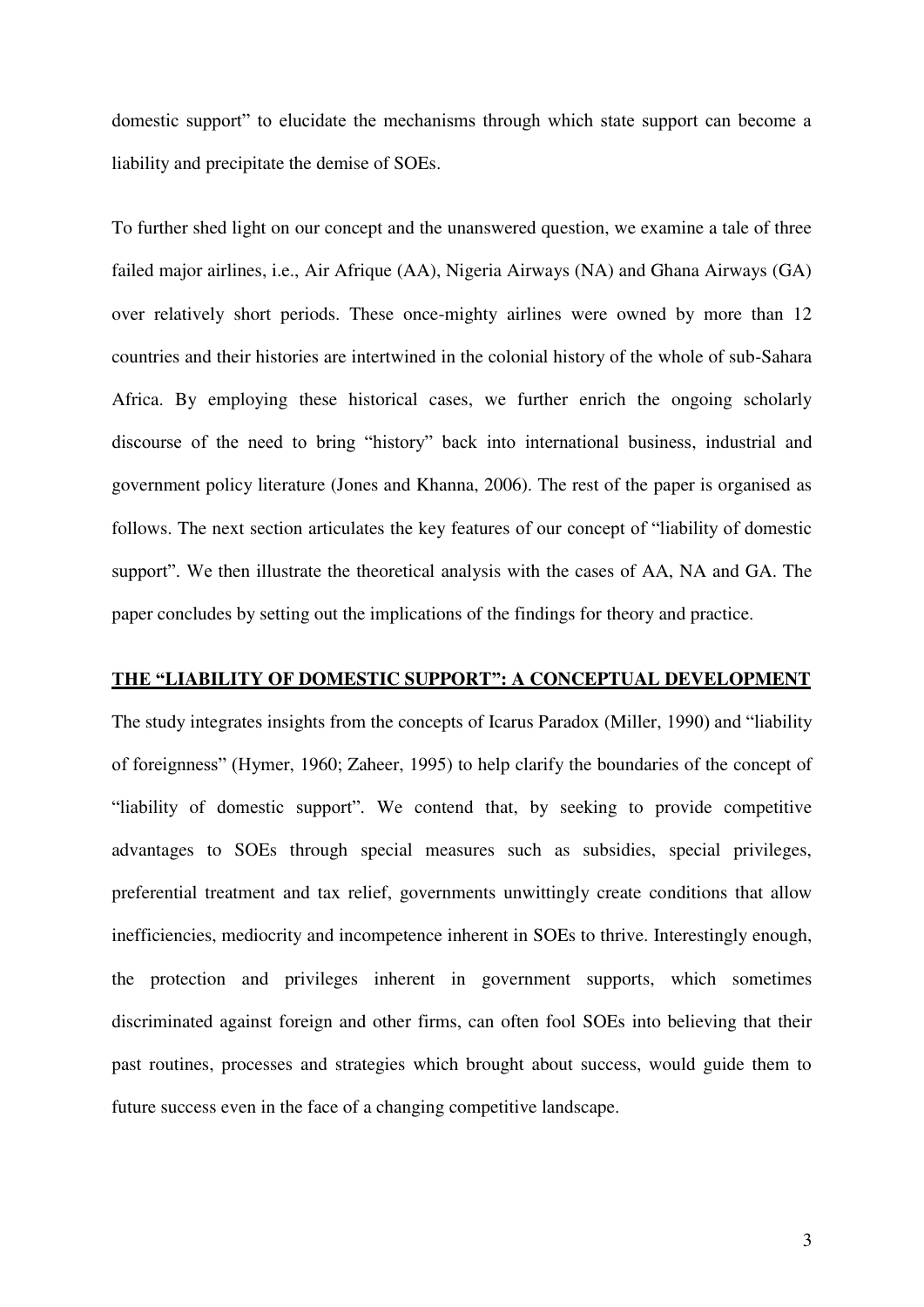Another notable feature is that SOEs are able to enjoy government subsidies and institutional support such as state aid, soft loans made on less than normal commercial terms, tax relief, debt forgiveness, discounts on charges for services, discounts on or exemptions from navigation and landing fees, privilege in the supply of fuel and debt forgiveness (see Amankwah-Amoah, 2010; Doganis, 2006). Indeed, government support has the potential to put off the need for reforms to improve efficiency and allow inefficacy to thrive (Doganis, 2006). Consequently, as the competitive landscape changes through market reforms and new competition, it becomes increasingly difficult for such firms to maintain the status quo and sustain their competitive advantages and thereby precipitate their demise.

Another line of research has suggested that such preferential treatments and special privileges often lull SOEs into a false sense of security or robustness of their sources of competitive advantage and thereby become less attentive to changes in the external environment (Amason and Mooney, 2008; Miller, 1990). Because of such supports, the organisations may "gradually slide so far out of touch with what is happening… that a potentially fatal disaster develops unseen" (Hedberg et al., 1976: 50). Such overconfidence rooted in the protections from the state can cause managers to delay or ignore rival firms' activities in their environment.

This line of thinking is similar to the notion of Icarus Paradox concept (Miller, 1990), where past successes or supports seduce managers into a failing course of action, which ultimately led to the firm's demise. Past successes breed over-confidence such that managers begin to ignore the alternatives and the success becomes the imprint for the future even though the environmental conditions might have changed. The inability to take advantage of such special treatment to develop new sources of competitive advantage and improve processes can become liabilities in the face of a changing competitive environment (Amason and Mooney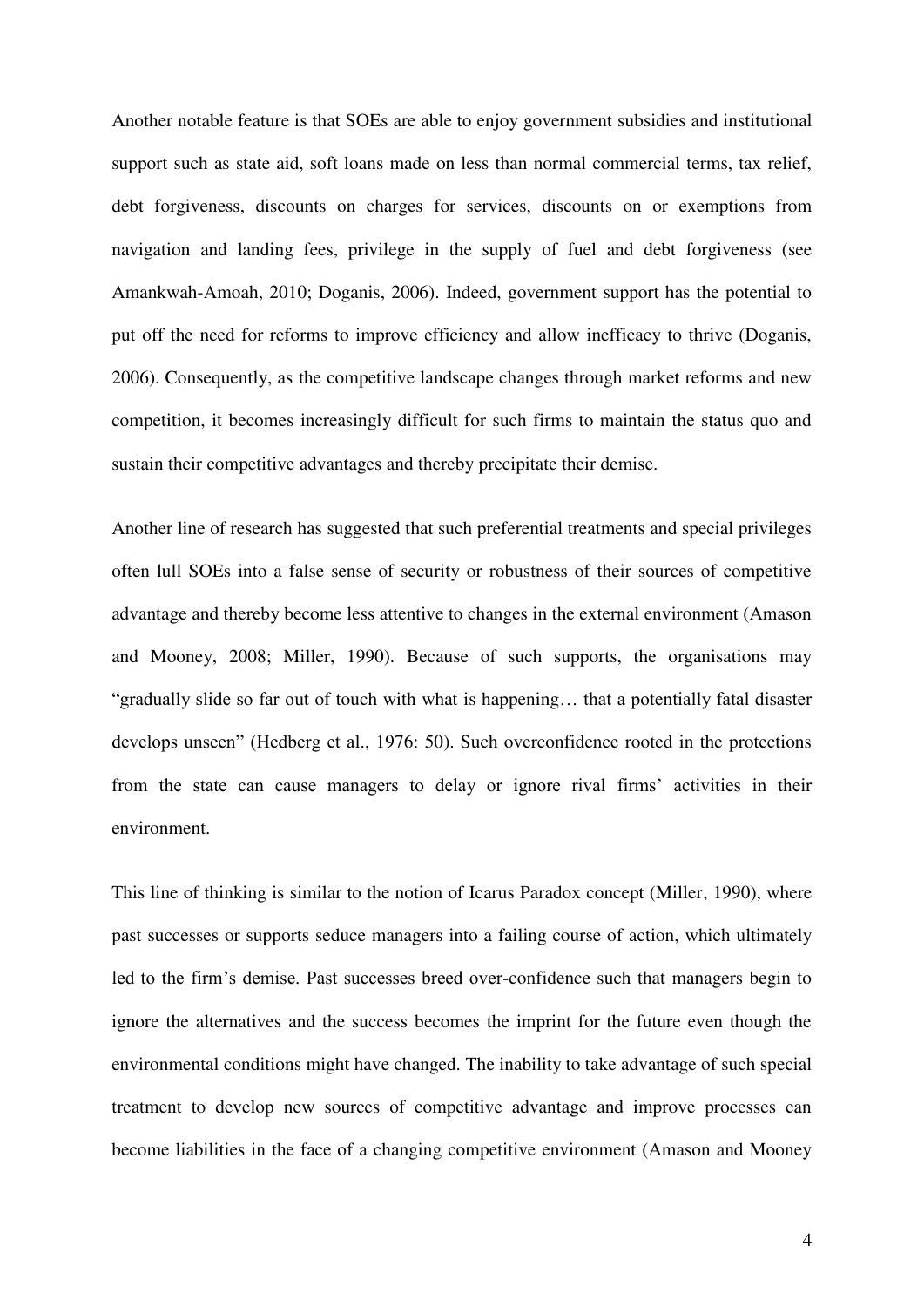2008). The unwillingness to deviate from the dogma and rituals eventually precipitates the firm's demise.

Government actions to provide protection and subsidies to help local firms might create conditions where they become over-confident about themselves and overlook their limited expertise. Indeed, such protection and preferential treatment may create conditions that foster inefficiencies, mediocrity and incompetence inherent in SOEs, which may ultimately precipitate the failure of the business (Amankwah-Amoah and Debrah, 2010).

The different treatments between insiders (SOEs) and outsiders (foreign firms or privatelyowned firms) put outsiders firms at a competitive disadvantage relative to local firms (Miller and Richards, 2002; Miller and Parkhe, 2002). However, foreign and privately-owned firms not party to such treatment can overcome some of the constraints in the business environment through resource commitment to understand the market. They can also develop new sources of competitive advantage such as superior customer services, cheaper services, quality products and acquiring market knowledge (Zaheer, 1995).

Government actions through discriminatory laws, rules and regulations may be overcome by developing superior attributes of an organisation called competences or capabilities (Wernerfelt, 1984). As firms learn about the new market, the associated costs of doing business abroad falls over a period of time as they get acquainted with the new business environment (Nachum, 2003). Although effective management of foreign and privatelyowned firms can make a significant difference in overcoming their liabilities (Petersen and Pedersen, 2002), it is extremely difficult for such firms to overcome government discriminatory actions to protect and aid SOEs (Nachum, 2003).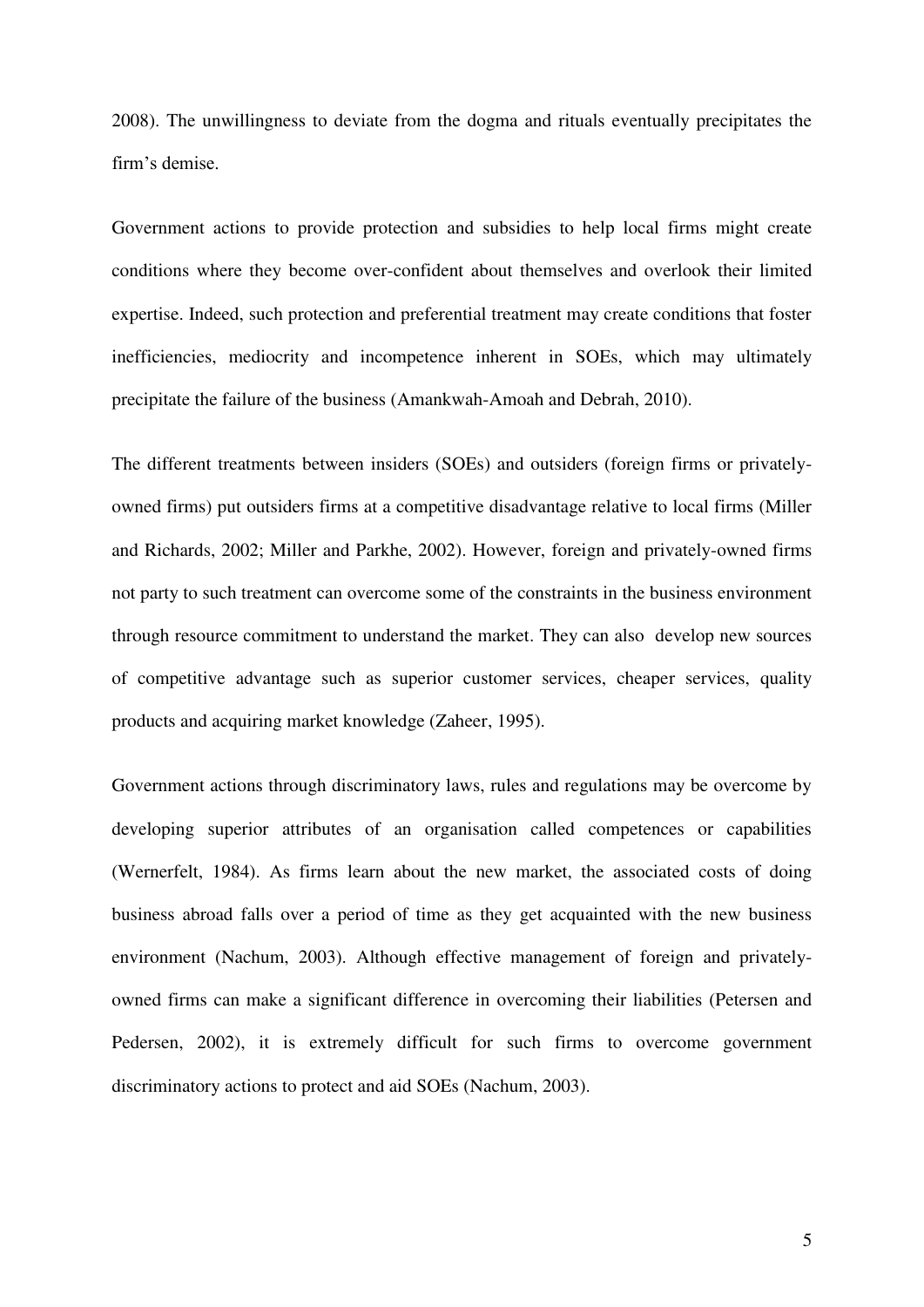Although domestic firms are generally better informed about their country and its business environment (Hymer, 1976), the discriminatory and preferential treatments can become a sources of liability as they expand into new foreign markets. We contend that supports offered by governments in form of subsidies and tax relief can help new firms to find their feet in competitive industries. However, it can also create conditions for complacency, mediocrity and incompetence and inefficiency to flourish which ultimately precipitate business failure.

The above discussion indicates that there are two main component of "liability of domestic support": level of support (high/low) and level of protection (high/low). Crossing the two dimensions produces the 2x2 conceptual framework of the subject (See Figure 1). Although the importance of the domestic government support has fostered a steady stream of research, our understanding of the concept and how it can precipitate the failure of SOEs remains limited. We illustrate our theoretical analysis with the cases of the three state-owned airlines.

## **Figure 1: A four-cell typology of "liability of domestic support"** Level of support

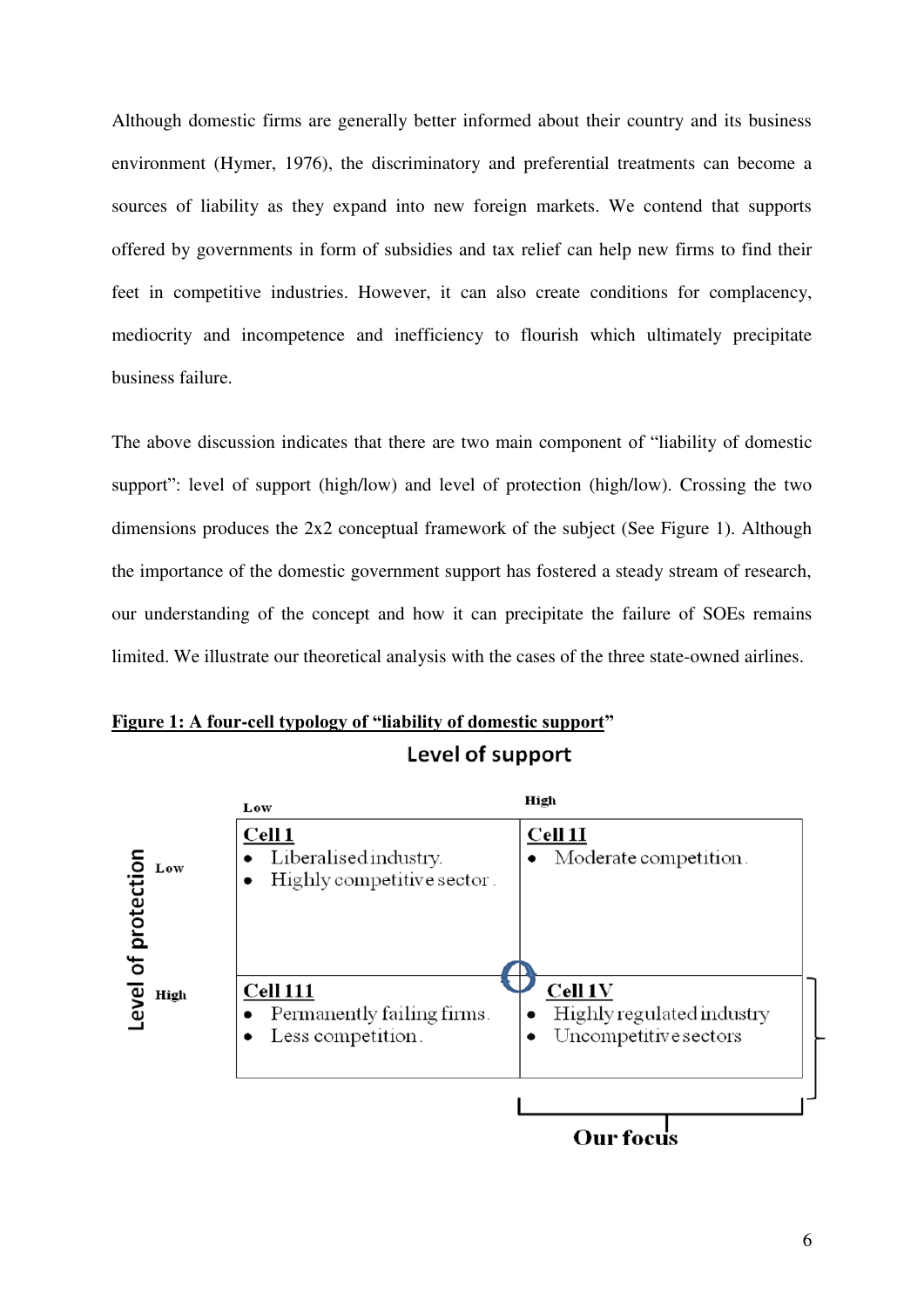## **A TALE OF THREE FAILED AIRLINES**

It was against this backdrop in the 1950s and 1960s that the "three Darlings" (i.e. NA, AA and GA) were established. Indeed, "legend has it that when African states gained their political independence from Western countries, they were bequeathed three seemingly essential symbols of sovereignty – a national flag, a national anthem and a national airline" (Fadugba, 1991: nd). For decades, the governments took measures such as providing aid and subsidies to prevent the collapse of their symbolic firms. These airlines shared a number of characteristics and were considered the flag bearers of the "New Africa". Of their many similarities, such as being state-owned and recipients of government assistance for decades, there were repeated attempted to privatise by the nations. Despite that, decades have passed since the end of colonial rule and the lessons stemming from their formation and subsequent demise have not been learnt. Their collapse provides a background to the comparative analysis. Table 1 provides the background history of the three firms. Before we proceed to the cases, let us provide a historical backdrop of the industry.

| <b>Firms</b>                                                                | Found | Dominant<br>logic<br>at                                                           | Exit | <b>Exiting conditions</b>                                                                                                                                                                                       |
|-----------------------------------------------------------------------------|-------|-----------------------------------------------------------------------------------|------|-----------------------------------------------------------------------------------------------------------------------------------------------------------------------------------------------------------------|
|                                                                             | ed    | founding conditions                                                               |      |                                                                                                                                                                                                                 |
| Ghana Airways                                                               | 1958  | • Political<br>support<br>following<br>independence<br>in<br>1957.                | 2004 | • Dwindling circle of financial backers.<br>• State involvement, over reliance on<br>states' limited resources, global<br>competition.                                                                          |
| Air<br>Afrique-<br>formed<br>by<br>11<br>Francophone<br>countries in Africa | 1961  | • The firms focused<br>fulfilling the political<br>objectives of the<br>founders. | 2002 | • Conflicting interests of contracting<br>states, appalling service and over-<br>employment, global competition.<br>• Debt-ridden and corporate<br>dysfunction.                                                 |
| Nigeria Airways                                                             | 1958  | political<br>$\blacksquare$ Strong<br>support                                     | 2003 | • State involvement, over reliance on<br>state's limited resources, global<br>competition etc.<br>• Cognitively constrained by decades<br>of state subsidies which discouraged<br>large scale staff reductions. |

**Table 1: Features of the three state-owned airlines** 

Sources: synthesized by the authors from: African Development Bank 1999; Akpoghomeh 1999; Amankwah-Amoah and Debrah 2010, 2011, 2014; Brooke 1987, 1988; Tsamenyi et al. 2011; Flight International 1960, 1961, 1962; 1988, World Bank 1998, 2003.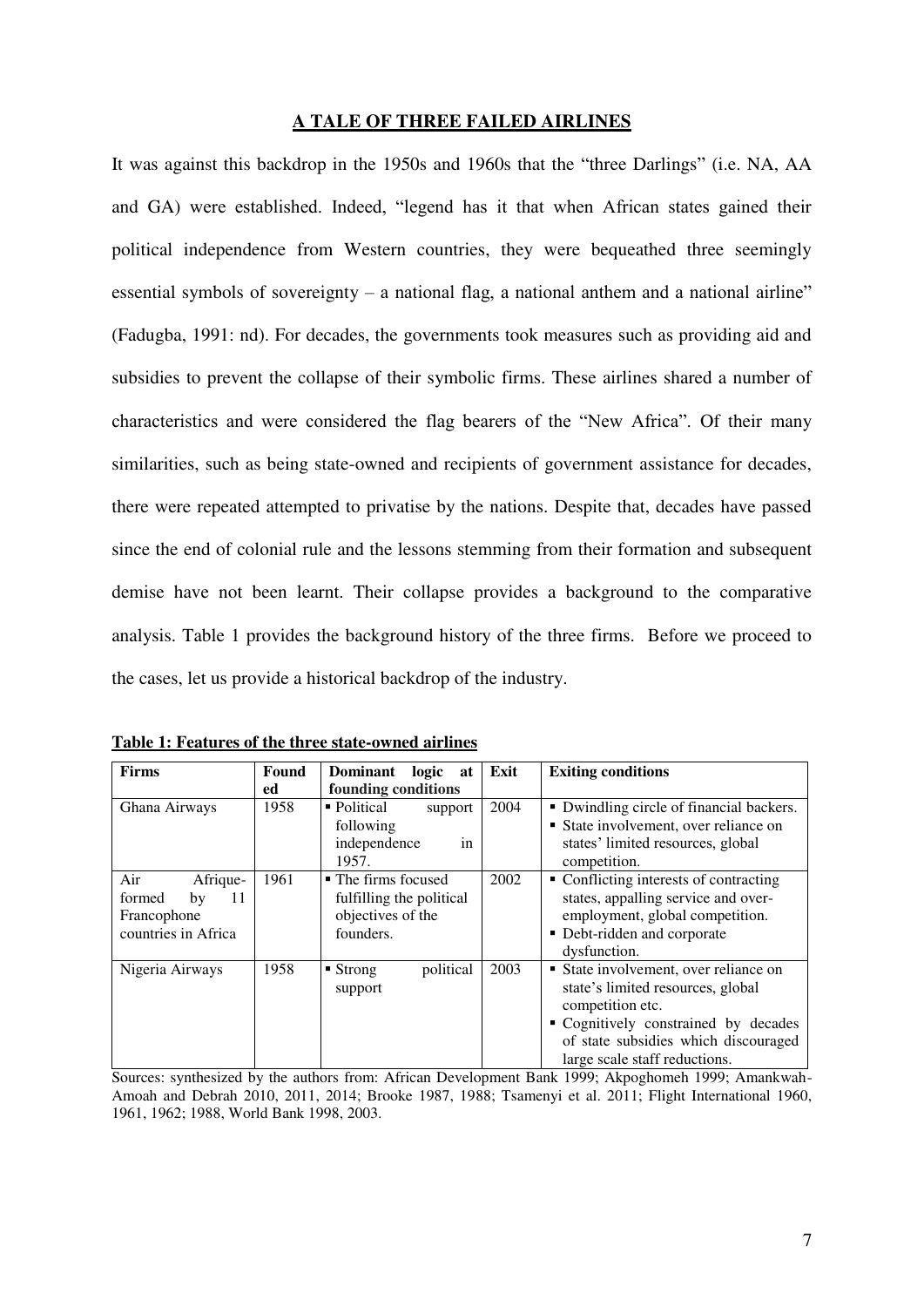### **GOVERNMENT INTERVENTIONS AND THE AIRLINE INDUSTRY IN AFRICA**

Historically, the global airline industry has been governed through the system of bilateral air services agreements, which are effectively trade agreements between governments (Doganis, 2006). Since the late 1970s, when the United States initiated the deregulation of its domestic freight and passenger markets, there has been a shift towards global liberalisation of air transportation markets (Button, 2002). In the face of increasing force of liberalisation in the US and elsewhere, African governments were forced to explore ways to help improve the competitiveness of African airlines. It was at the Yamoussoukro Convention on Market Access for Air Transport in Africa in 1988, where governments adopted the Yamoussoukro Declaration (YD) as Africa's blueprint for liberalisation (Amankwah-Amoah and Debrah, 2011). The adoption of the YD as Africa's blueprint to liberalisation ushered in a new era of competitive environment by seeking to remove all restrictions in intra-Africa routes by allowing free access of air traffic between member states in order to create a single African aviation market (UNECA, 1999).

African countries such as Ghana, Nigeria and founders of AA took initiatives to open their markets to regional and international competition. By the end of the 1990s witnessed a little progress towards the implementation of the famous declaration but many state-owned airlines became increasing resistant to the idea of opening the African market to major carriers from the developed economies that could drive them out of business. Whilst the YD had not being fully implemented at this stage, the adoption of YD served as a catalyst and laid the foundations for countries to begin to open their markets to regional competition. In the industry, liability is likely to manifest through bilateral restrictions on market access, designations and frequency that have allowed nationality clauses to emerge which puts foreign-owned airlines at a competitive disadvantage. In the case of Africa, the YD explicitly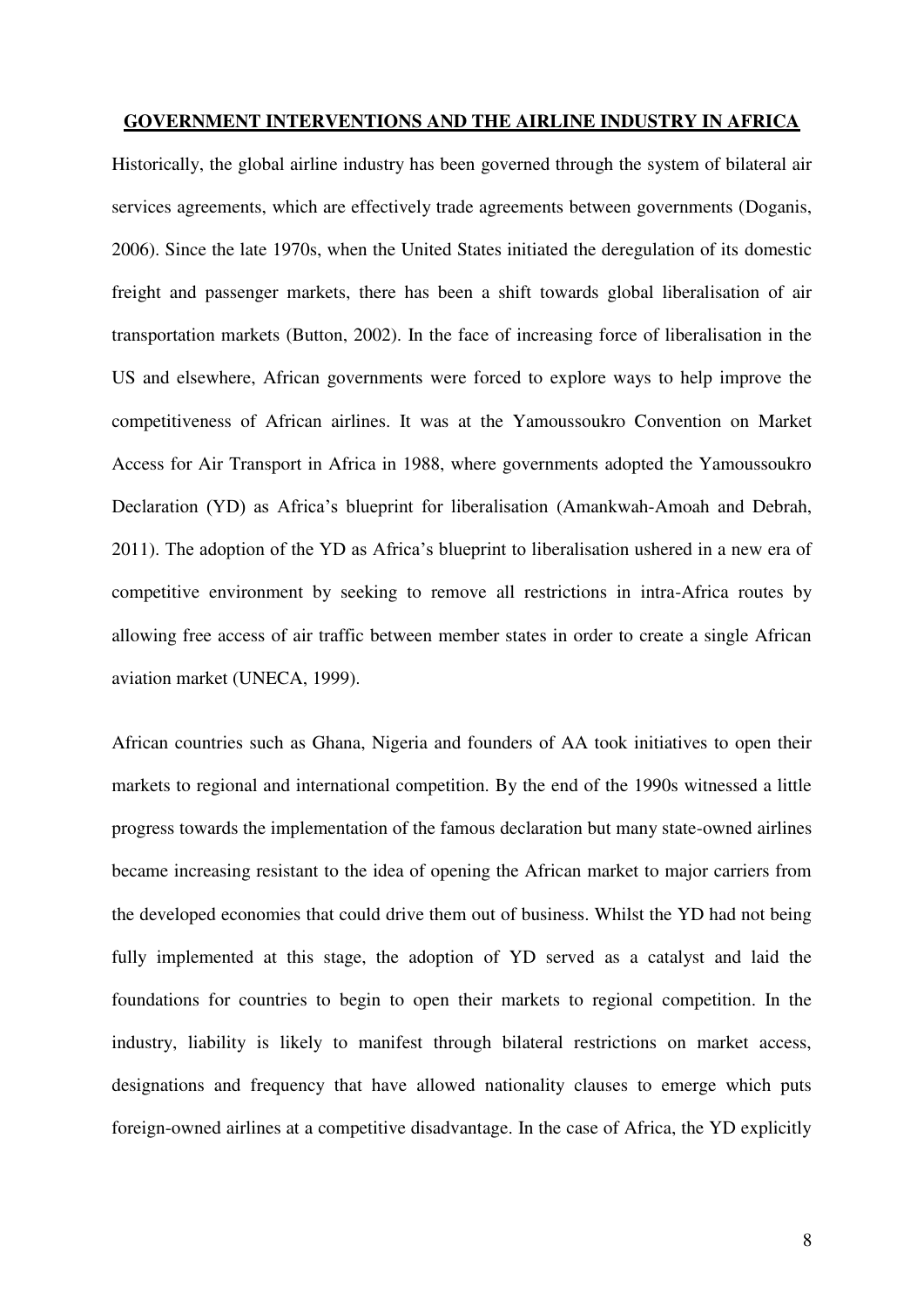insists on states to designate an airline(s), which to some extent comes with a degree of nationality rules.

One of the main differences for foreign-owned and local or domestic airlines is the area of designation. Designation involves each country nominating one, two or more than two carriers, to operate any agreed international route(s) (Chang and Williams, 2001). This element helps in determining how many players there are in the market. In other words, it often limits the number of flights per foreign-owned airlines on a route which intentionally protects domestic or national carriers from fierce competition. For instance, the YD allows any airline, which has "its headquarters, central administration and principal place of business physically located in the state concerned" to benefit fully from the advantages set forth (UNECA, 1999).

The requirement of states to designate an airline(s) in bilateral arrangements encouraged governments to set up or maintain an operation of an airline irrespective of their traffic potential (Doganis, 2006). This is partly because nationality clauses and ownership rules "lie at the heart of bilaterals and without them the value of the agreements is questionable" (Baker, 2002: 26). This has provided grounds for bilaterals to be constructed in favour of domestic/local airlines or one owned by nationals. Since bilateral agreements are effectively "trade agreements between governments, not between airlines" (Doganis, 2006, p.28), they are often guided by strong political and national interest considerations. States guard the granting of traffic rights, and most rights issued by these treaties were based upon reciprocity.

In recent years, there has been a shift from single to multiple designations of airlines in most bilaterals (Knibb, 2007). This has eased restrictions on many airlines. The bilateral system is underpinned by the ownership rules, which limits foreigners to a minority stake. Indeed, most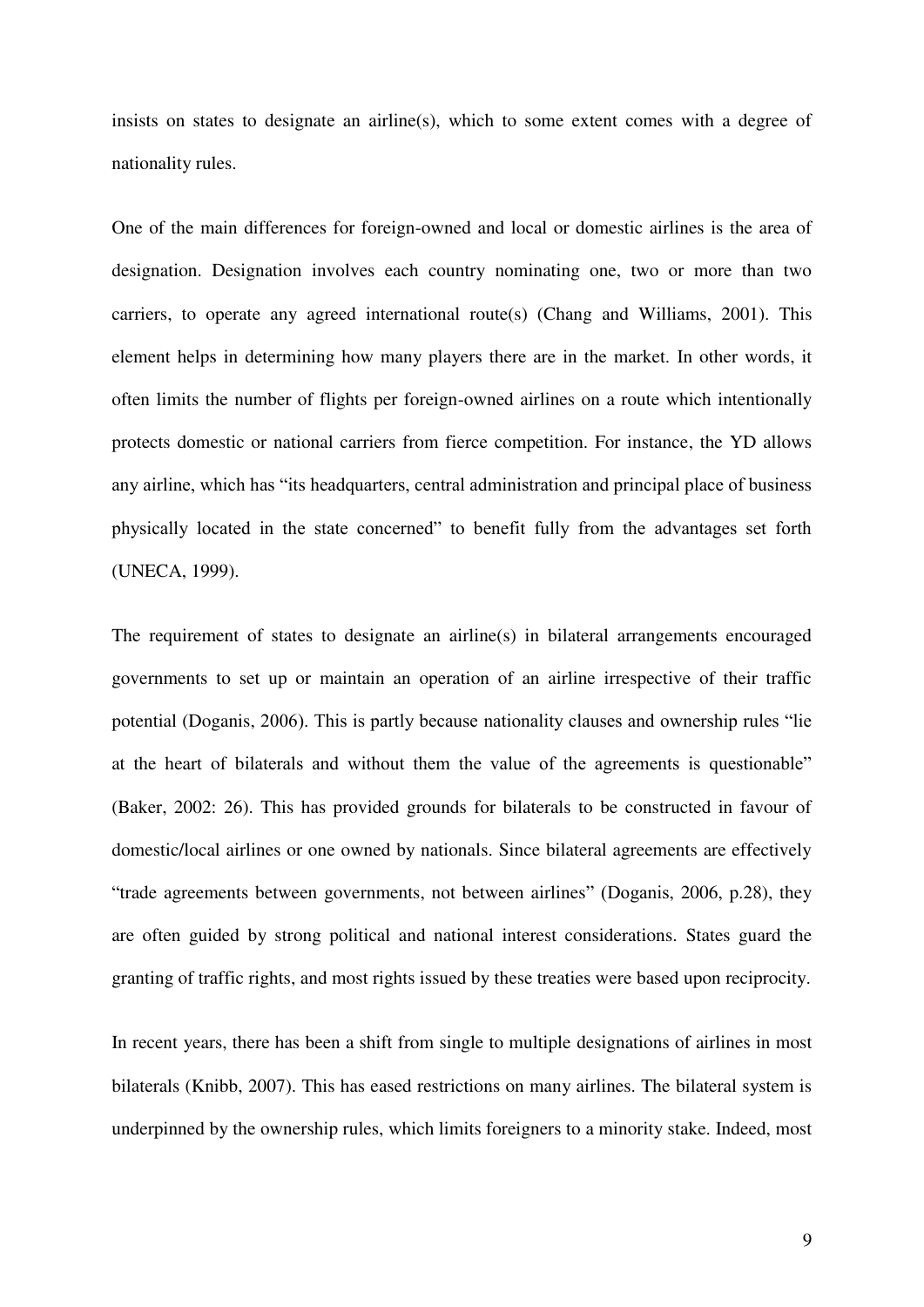countries limit foreign ownership and control through bilateral agreements, which require airlines to be owned and controlled by nationals of the designating state (Knibb, 2007). This means that airlines are restricted from utilising alliances and mergers to consolidate their operations and achieve economies of scale. This anomaly has benefited airlines in operating in large domestic markets and regions such as the US and EU. Restrictions on ownership have dissuaded individuals and financial institutions from investing in airlines in other countries since it barred foreigners from exercising any effective controls on the management of the airlines. Consequently, there are little incentives for foreign investors to commit substantial resources into an airline.

#### **Case 1: Ghana Airways (1958–2004)**

Following decades of struggle and a concerted effort spearheaded by the United Gold Coast Convention and others to gain independence from the colonial master, Great Britain, in 1957. Ghana, under the leadership of Kwame Nkrumah, decided that a national airline not controlled by former colonial powers would allow the country to take its rightful place in the world. Ghana Airways was formed following the disintegration of West African Airways Corporation (WAAC) which was a jointly owned airline operated by four nations, namely the Gold Coast (now Ghana), Nigeria, Sierra Leone and the Gambia (Amankwah-Amoah, 2010).

In 1958, this culminated in the formation of GA with national backing to train the indigenous population to manage and control the affairs of the airline. For President Nkrumah who desired minimal foreign influence in the affairs of the nation, the new national airline was the major starting point in "flying the flag" of a newly independent nation and a symbol of the emerging post-colonial Africa. In an editorial, *Flight International* (1962: 926) noted, "GA have never made any secret of the fact that prestige comes first, economic considerations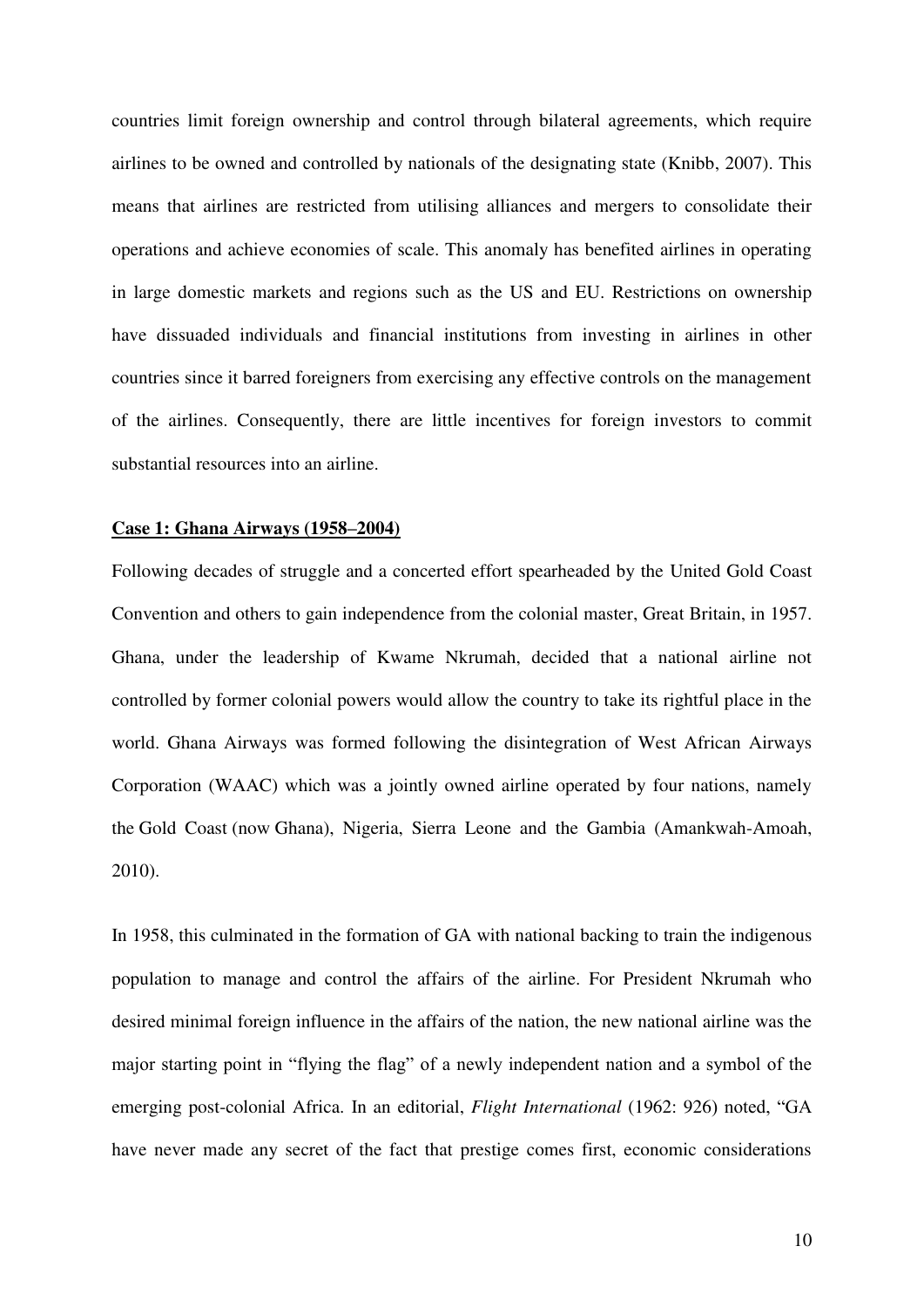second." These principles guided successive governments with unquenched thirst to protect the airline and maintain its operations through special privileges and access to abundant national resources.

Although the airline was formed with British Overseas Airways Corporation (BOAC) Associated companies holding 40% (£400, 000 nominal capital), as part of the agreement at founding, 12 of the BOAC staff were seconded to GA which included the general manager, station manager, accountants, reservations and sales superintendent, and engineer (Flight International, 1961). One of the motives was to make a quick transition to moderate "Ghanaisation" of the airline and the economy. The "Ghanaisation" was aimed at diminishing the influence of former colonial powers in the affairs of the nation and thereby allowing the nation to find its feet in the post-colonial Africa.

However, this quickly turned into an extreme "Ghanaisation" process which extended beyond the airline industry into nationalisation of foreign-owned firms and the extending powers of the state. Consequently, the link with BOAC Associated quickly became an obstacle to Nkrumah's ambitious projects of "Ghanaisation" of the airline and the wider society and industries (Flight International, 1961). The agreement which was signed between the two airlines was revised in July 1958 to pave the way for Nkrumah to take full control and pursue his nationalistic goals. Earning the reputation as Osagyefo (the Redeemer) enabled the president to push ahead with these agendas with little social resistance.

## **Case 2: Nigeria Airways (1958–2003)**

Following Ghana's exit from WAAC, the Nigerian government established NA and it started operations in 1958. The formation paved the way for the airline to take over some of the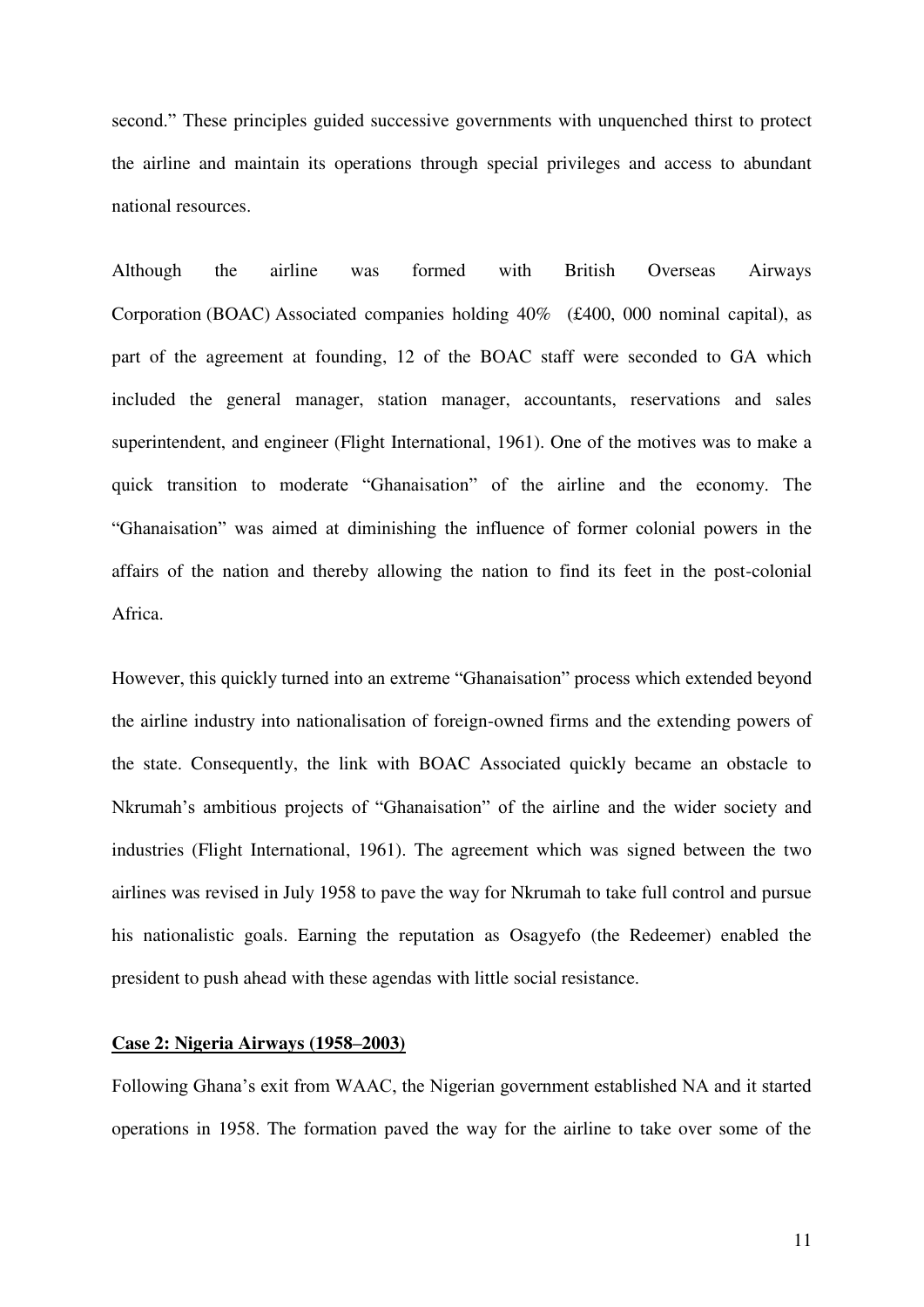services previously operated by the WAAC (Flight International, 1969). By the late 1960s, most of the airline's route networks extended beyond Africa to European cities such as London, Rome and Frankfurt.

By March 1961, the Government held 51% of the shares and then acquired the 161% of the shares from BOAC and 36% from Elder Dempster (Flight International, 1969). Unsurprisingly, the acquisition of the stake of the two shareholders was followed by intense state involvement in the direction and processes adopted by the airline.

By the mid-1960s, the fortunes of the airline had turned dramatically. Indeed, a tribunal of inquiry into the affairs of the airline initiated by the Nigerian Federal Military Government, uncovered factors such as incompetent management, lack of financial control, mismanagement of funds, inappropriate payment to unknown individuals and organisations, and corruption as major factors in turning the profitable period from 1961–62 into a loss of over £500,000 between 1963–64 (Flight International, 1969b).

For decades the firm prospered under a regime of government subsidies to fund new routes and special tax regimes; it enjoyed the patronage of being a national airline and had a historical advantage over its rivals. Nevertheless, poor customer satisfaction records and the experience of firms dealing with them, appears to have undermined its ability to sustain longterm operations. One of the sources of the airline's problems was the two decades of military rule and quest to use it as the main national symbol of independence. The military rule led to asset stripping and revenues were diverted to private accounts of key individuals within the military rule. In many instances, planes were impounded at numerous airports due to unpaid bills and the poor safety track record of the airline. Following years of unresolved financial and political issues, the firm ceased operation in 2003.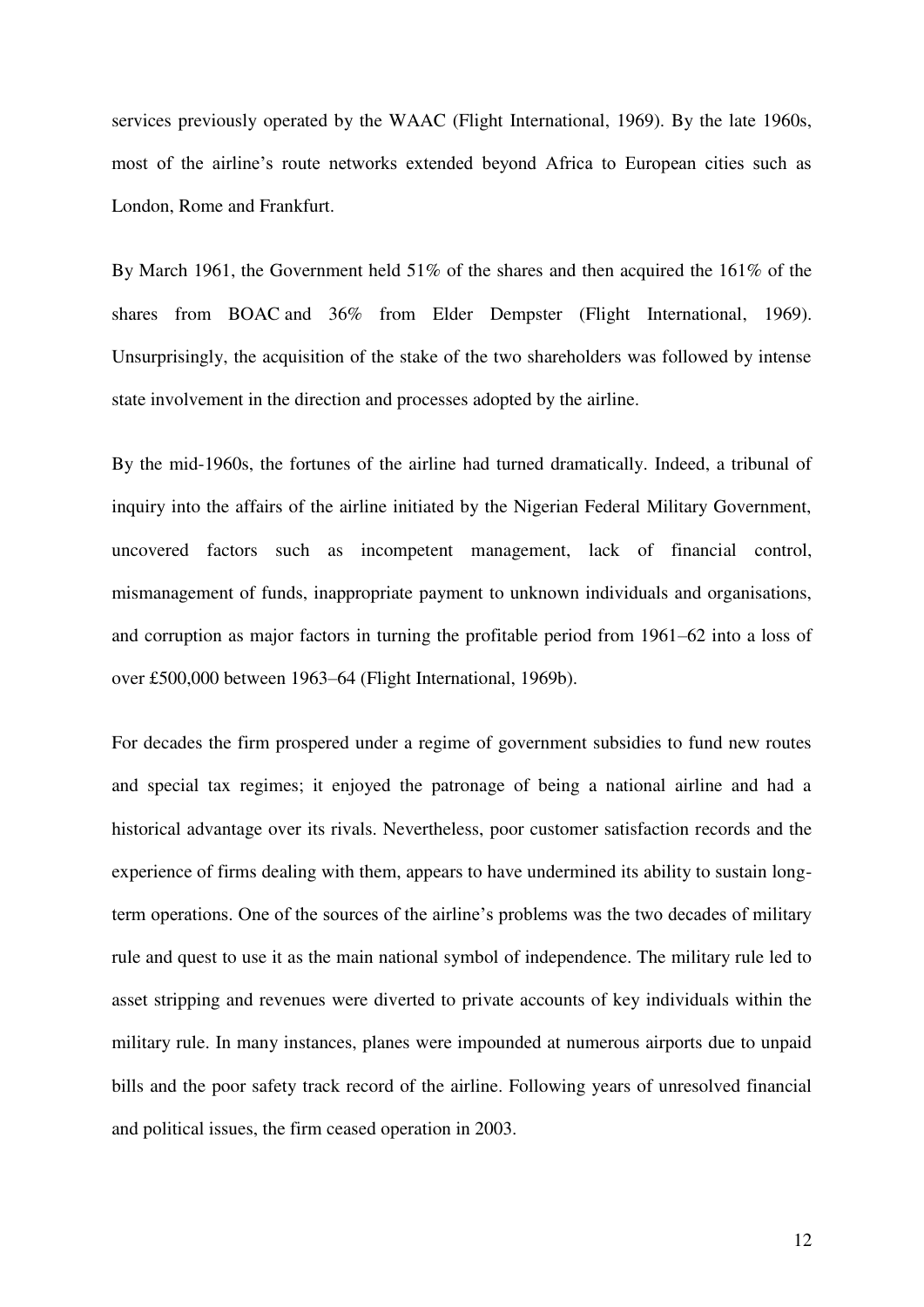### *From Nigeria Airways to "Nigeria Air Waste"*

This period was marked by a further shift from the founding principles to a new environment where corruption and mismanagement became major features of the airline. In 1984, the United States Civil Aeronautics Board threatened to impound NA aircraft found bringing drugs into their country. The events damaged the image of the airline, making it difficult to attract and retain customers which forced the management to introduce new measures to identify and punish staff involved in and assisting trafficking of drugs to the US or any other country (Fadugba, 1985a).

"*Our national airline is a disgrace. Lateness, delays, outright cancellation of flights and a nonchalant attitude of the staff toward customers are now part of your operational guide*" Nigeria's Minister of Transport and Aviation, Brig. Jerry Useni, told airline employees in early April 1987 (Cited in Brooke, 1987).

In 1985, the company underwent sweeping administrative reorganisation in an attempt to arrest the shrinking resource base, and address the debt-ridden and corporate dysfunction which had allowed corruption and mismanagement to thrive. The strategy adopted at this point entailed reduction in staff numbers (including the sacking or retiring of more than 1,000 of the 10,000 workforce from January 1984 to April 1985) and to tighten up on malpractice and misallocation of the firm's resources to line the pockets of some individuals (Fadugba, 1985a, b). This was exemplified by the fact that in 1984, the airline's net revenue on its key European routes was N4.5 million Naira (£4.4 million pounds sterling) – a decline of around 21.6 per cent on 1983 data (Fadugba, 1985a).

In identifying the causes of the decline, scapegoating by the management was very evident and they attributed the sharp declined to the then Military Government's austerity measures which partly contributed to a 52.8% fall in passenger traffic on the key London route in 1984 (Fadugba, 1985a; see also Figure 2 ). However, they ignored the fact that liberalisation of the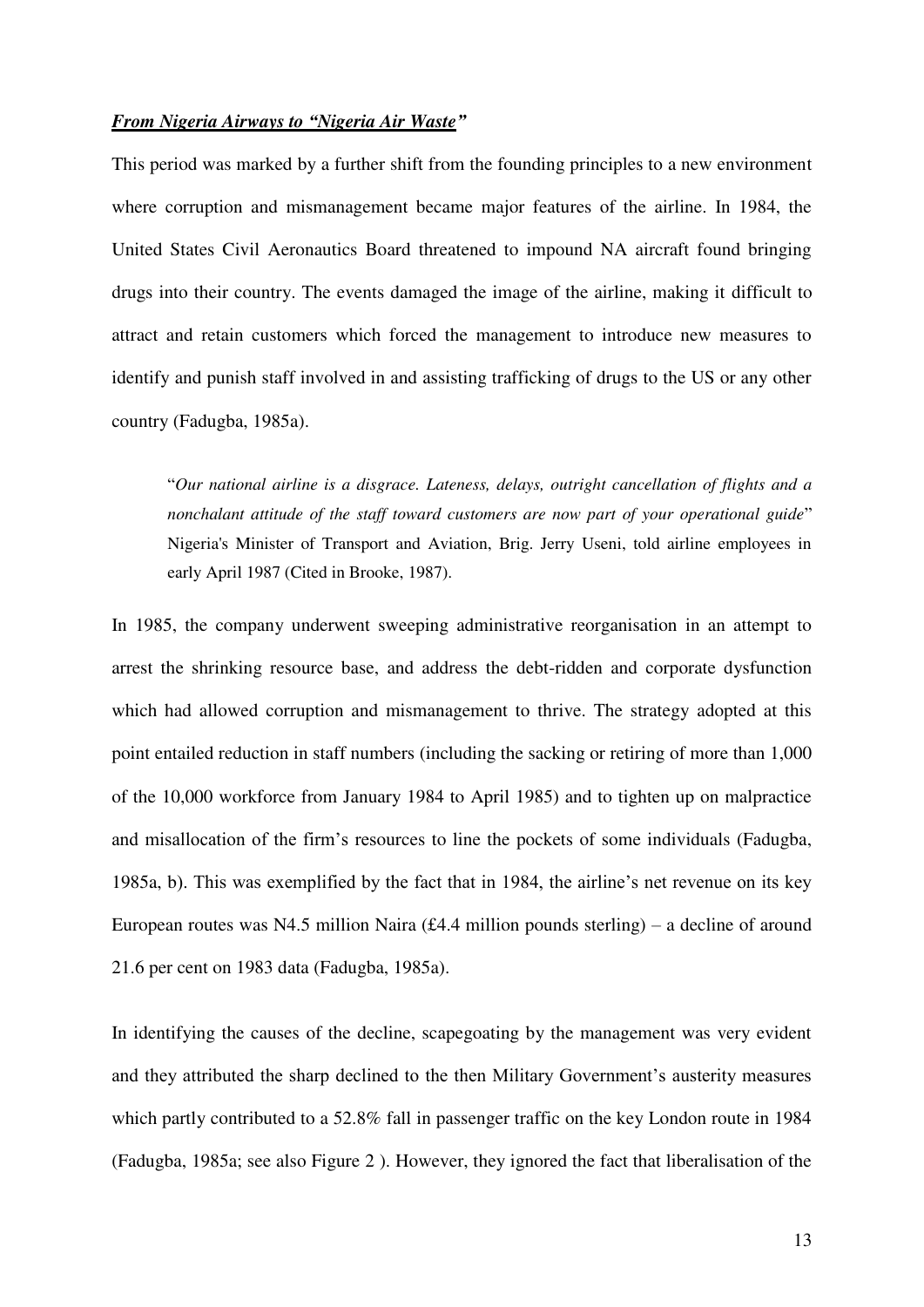air transport market was gathering momentum in Africa and many customers switched to rival airlines due to the poor customer services offered by the airline. In addition to these, the strategy also sought to discontinue servicing of unprofitable routes, close some subsidiary offices around the world, eliminate excessive overseas travel by employees and their relatives paid from the airline's account, and reduce wet-leased aircraft.

At this point in the firm's history, these expenses had become not only major obstacles to progress, but had created an environment where anything goes. It is against these backdrops that the airlines came to be known as "Nigeria Air Waste". As far back as the late 1980s, the airline was dubbed "Nigeria Air Waste" and "Nigeria Errways" to reflect the rampant waste of the state's limited resources, inefficiencies and looting by political appointees who ran the firm (Brooke, 1987).

High-level fraud among workers and management became very common. This took root with the emergence of military regimes which turned a blind eye to the corruption. Indeed, in many instances they were actually involved in the act. Between 1983 and 1999 more than US\$400m (£254m) disappeared from the airline's account without trace. The company's abysmal record keeping and bad debts led to a decline in the number of fleets (BBC, 2002). In the late 1980s, Airbus A310s were among the most efficient aircraft at the time and many airlines were eager to acquire them.

However, in 1987, the Nigerian Transport and Aviation Minister, Major General Jerry Useni, declared that the airline was going to discontinue the use of Airbuses arguing that the aircraft were "too technologically advanced" for the local engineers (Flight International, 1987). This was surprising given that additional training would have equipped the engineers to pave the way for the airline to use efficient planes at the time relative to the alternatives.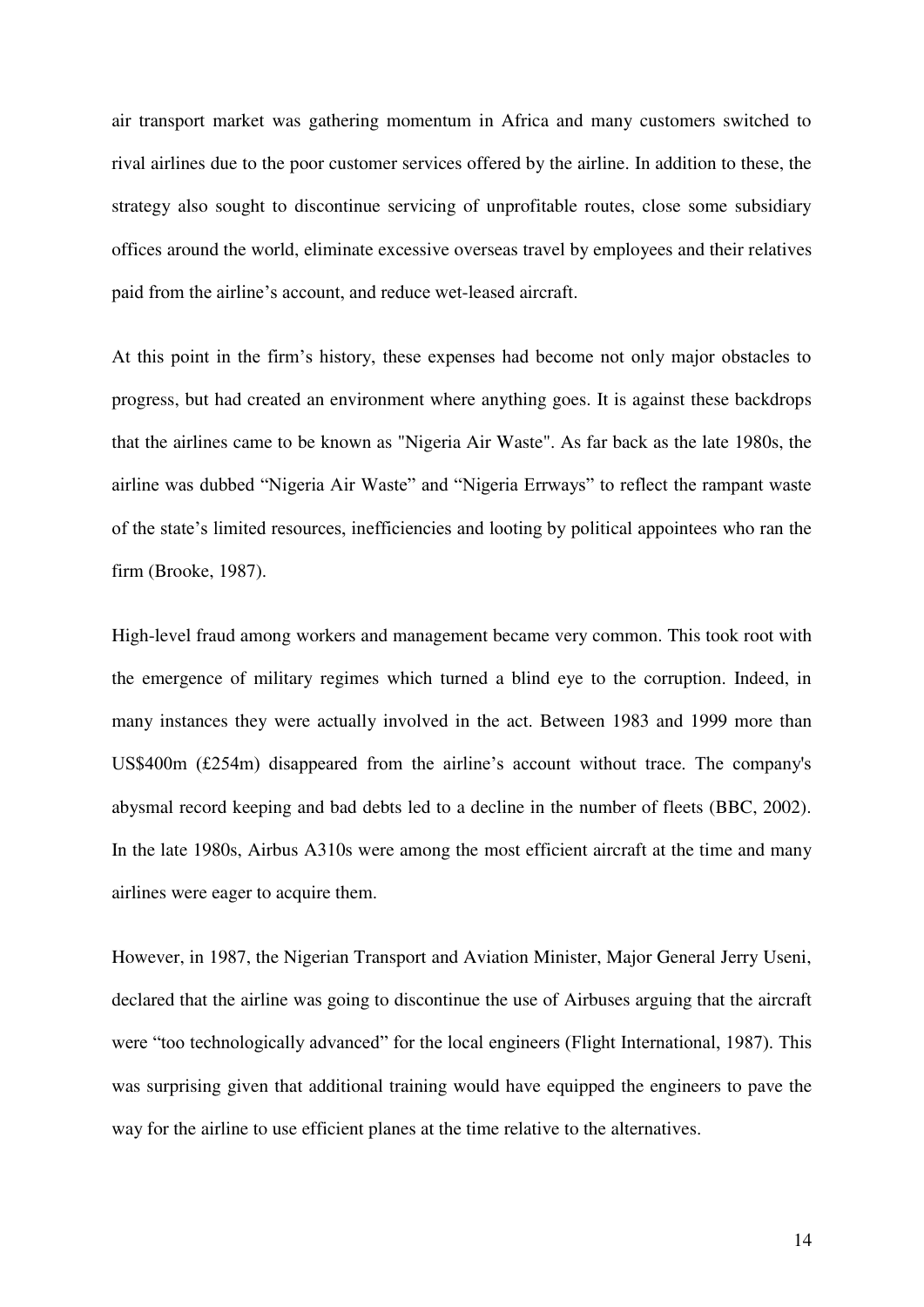The growth of the airline and it's increasingly appeal to travellers meant that, by 1986, it carried 2.1 million passengers to at least 22 international destinations and 16 domestic routes (Brooke 1987). At this point, the airline was seen as a symbol of black Africa's largest passenger carrier. In addition, some of the airline's employees were implicated in international drug trafficking, while others were seen selling boarding passes for \$200 apiece.

"*For every plane owned by the company, there are 500 employees, or about twice the international average. Yet domestic air fares, set by the Government, average 6 cents a mile – half the international average – and international fares are also kept artificially low. As a result, the airline is chronically short of cash and is the only carrier in the 125-member clearinghouse of the IATA that has been suspended for not paying debts*" (Brooke, 1987: 3).

By mid-1987, the poor customer service coupled with employees' counterproductive behaviour such as trading boarding passes for cash, and general corruption prompted many commentators to call for privatisation of the airline (Brooke 1987; Tsamenyi et al., 2011). This argument was further reinforced by the fact that the Government of General Ibrahim Babangida had imposed stringent austerity measures on the country to reduce its \$20 billion foreign debt.

In addition, the government opposed any attempt to increase "international air fares originating in its two international airports, in Lagos and Kano. Hence, a Lagos–London– Lagos first-class ticket costs \$1,114 if it is purchased in Lagos, but \$3,203 if bought in London" (Brooke, 1987: 3). Consequently, the air fares were considerably lower than those charged in other African and Western airlines for flights that covered a similar distance. Indeed, "a one-way economy ticket to London or Paris – about 3,000 miles – costs \$337. The same ticket for a flight from Abidjan, Ivory Coast, to London or Paris – also about 3,000 miles – costs \$762" (Brooke, 1987: 3).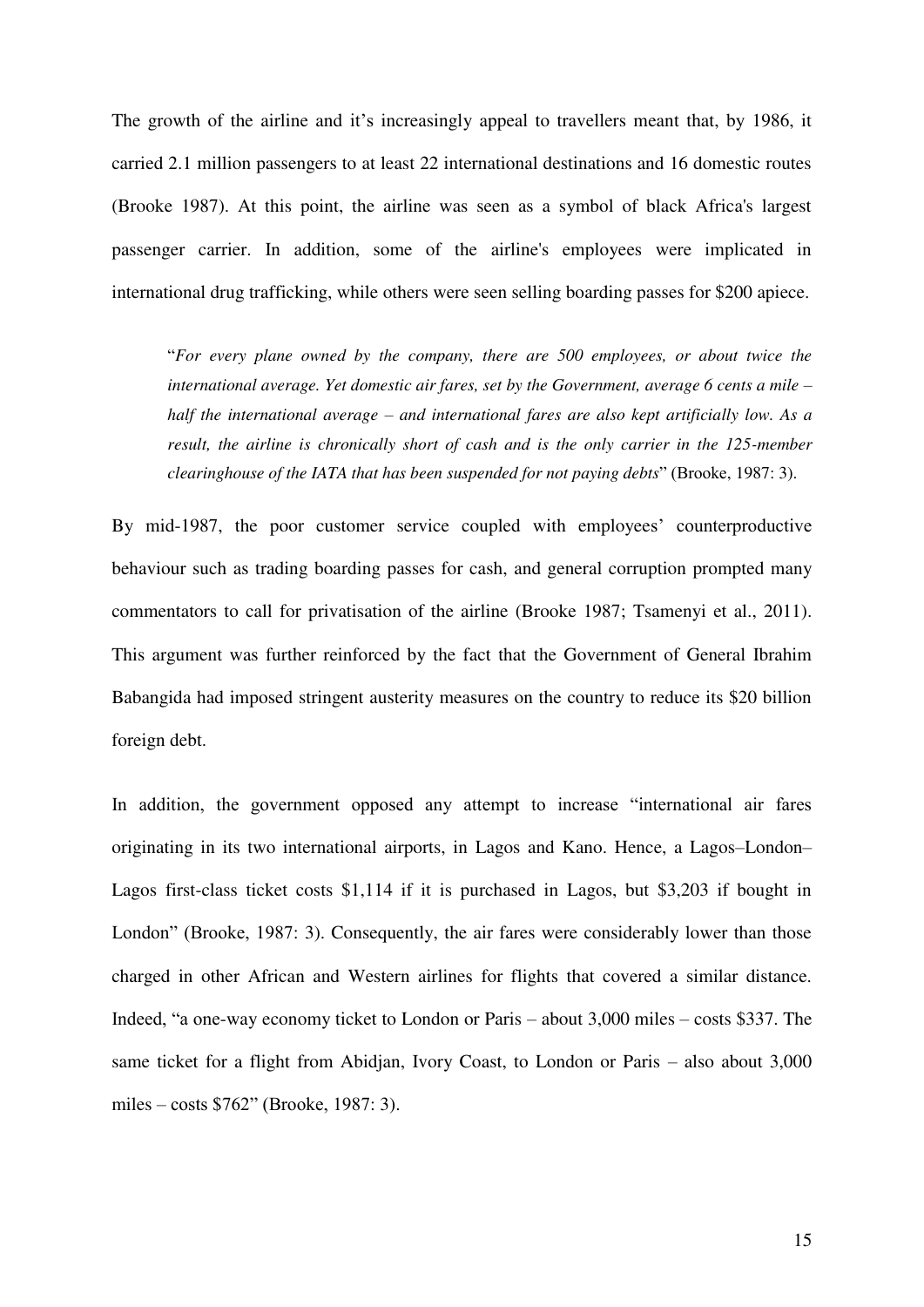Furthermore, it was not uncommon for both reservations and scheduled flights to be "ignored" by the airline (Brooke, 1987; Akpoghomeh, 1999). Such was the poor quality of service offered by the airline, even government workers, who were required to use the airline on overseas trips, often opted for other African and foreign airlines (Brooke, 1987). In 1993, economic progress in the country came to a halt when the military leader General Sani Abacha came to power, suspending privatisation and commercialisation of SOEs by a military decree (Tsamenyi et al., 2011). Indeed, the general's spending approach meant that the government was extremely reluctant to release any money for maintenance and other operational activities of the airline. The airline was able to sustain losses as well as sustain operations largely because of the support of the government to plug gaps in its finances.

In 1995, the government sacked the entire top management team of the airline in an attempt to pave the way for fresh and innovative thinking to emerge (Endres, 1995). However, the major constraints on the airline's operations such as political interference and continuous flow of financial resources to the firm appeared to have made managers complacent to pursue any large-scale measures to improve efficiency. Historically, the government misidentified the causes of the airline's problems and the prescribed inappropriate solution. Despite frequent changes in the management team, the underlying problems remained for decades. At this point, it was clear that the protracted problems such as flight delays, corruption and mismanagement and looting had led to the loss of most fleets and international credibility (Endres, 1995).

Although both NA and GA emerged out of WAAC, there are similarities in their postcolonial trajectory and eventual collapse. Following decades of sub-standard performances, NA was liquidated in 2003 which was followed in 2004 with the collapse of GA. Tsamenyi et al. (2011: 3) noted that both airlines had deep-rooted "political interference, poor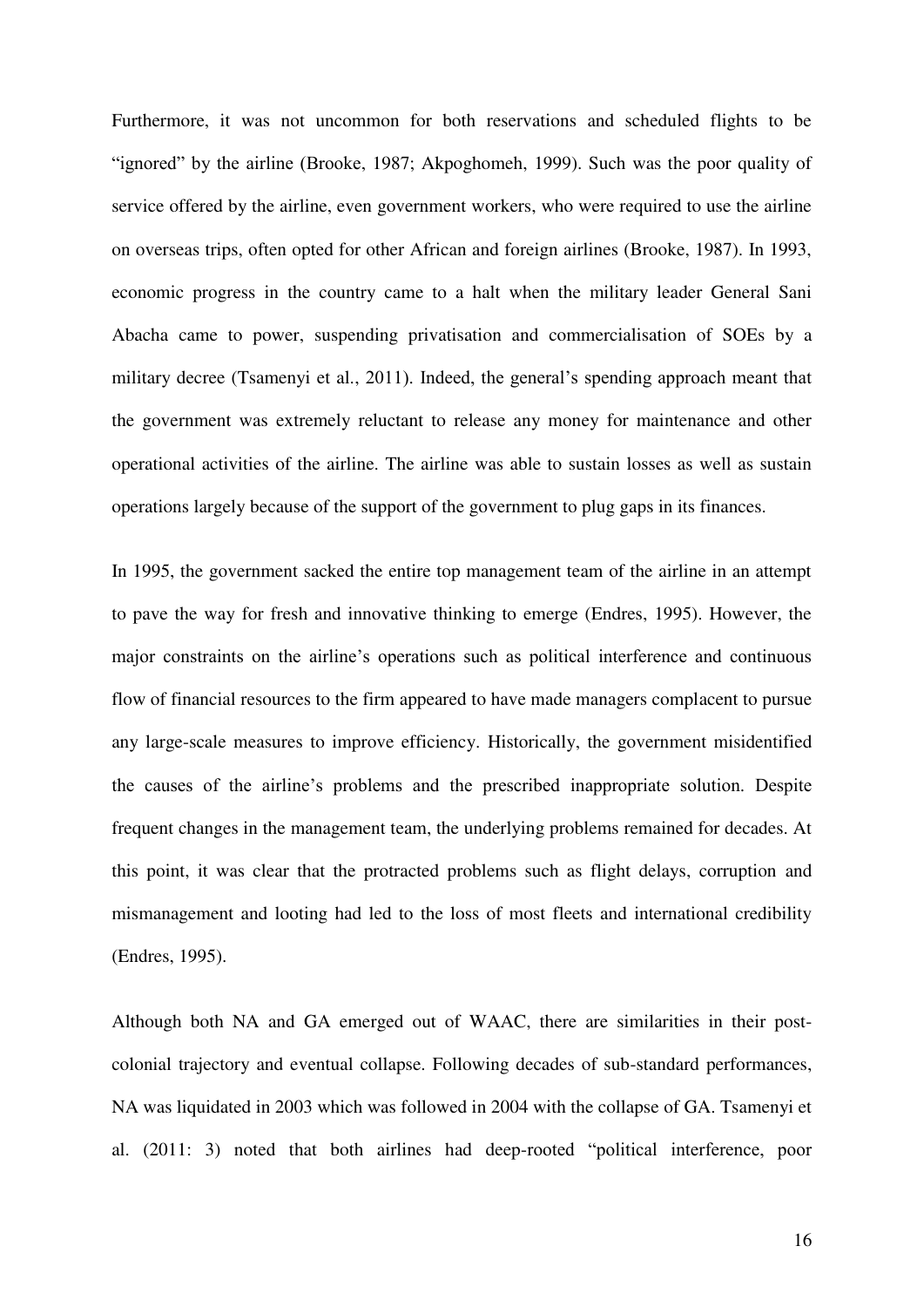accountability and mismanagement, inefficiency, saddled with excessive debt and eventual liquidation".

## **Case 3: Air Afrique (1961***–* **2002)**

Although the creation of AA was not the first major attempt to establish a multi-flag world airline, it remains the most significant in post-colonial African history. The airline was formed in 1962 by 11 African countries with the support of France and Air France. It was the first major attempt by African countries to establish an airline which served the interests of multiple states. AA was a quintessential Pan-African airline, in which multiple countries held a stake. The sheer political weight and financial resources of the founding countries behind the airline provided the enabling environment for the firm to achieve global success as well as the ability to overcome the financial constraints that had served as an obstacle to other countries in establishing a global airline. Its strength lay in having more than 11 countries as owners, providing a wider pool of talent and resources to draw from.

Founder countries' expectation was that it would become not only Africa's largest airline, but also one of the biggest in the globe. This to some extent was fulfilled during the heydays. However, the complex organisational structure became a source of confusion and periods of indecision (Amankwah-Amoah and Debrah, 2014). One of the problems encountered by all three firms was their inability to shake off their reputation of poor quality service once the reputation was acquired. This hampered numerous attempts to revitalise the airline due to low customer demands.

## **CROSS-CASE ANALYSIS**

Having identified the features of each firm, we now present the cross-case analysis. We tease out some the factors that led to the failure of GA, AA and NA.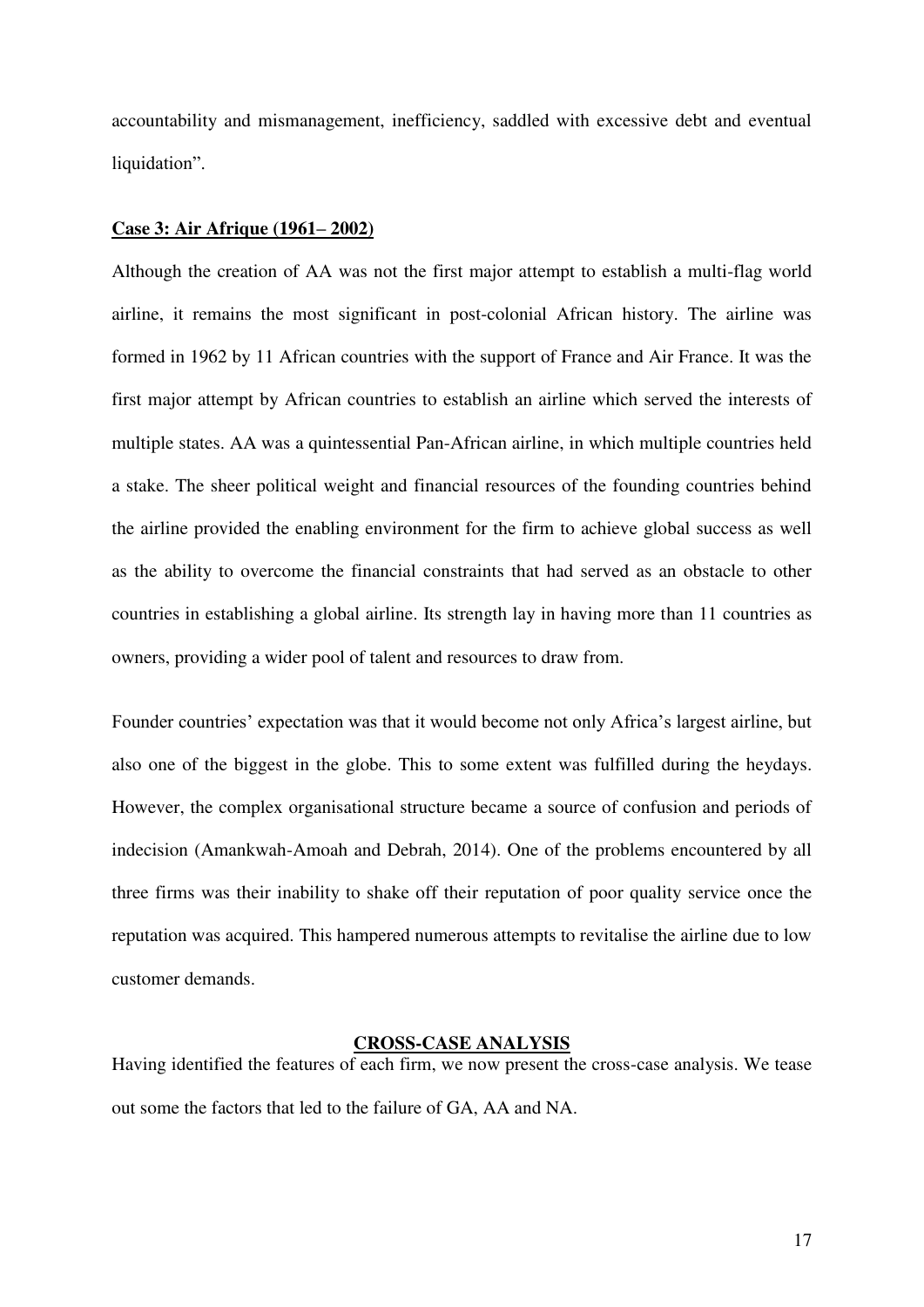### **National patriotism and patriotic purchasing**

Consumer ethnocentrism played a major role in perpetuating mediocre services offered by the airlines and ensuring their survival for decades. Klein (2002: 346) defined consumer ethnocentrism as "the belief that it is inappropriate, or even immoral, to purchase foreign products because to do so is damaging to the domestic economy, costs domestic jobs, and is unpatriotic." For decades, the main marketing messages for AA and GA were to appeal to Africans in the diaspora that it was unpatriotic, harmful to the domestic economy or may even bring back colonial rule if they fail to fly with local airlines. For instance, GA vehemently pursued is "Ghanaisation" strategy which appealed to local businessmen and women to only fly with the airline, whilst NA quickly pursued its "decolonisation" strategy. The airlines made implicit use of national colours in packaging or labelling. These strategies were pursued to retain consumer loyalty and boost sales of the local airlines. Africa's past history of colonialism left many Africans, during the immediate post-colonial period, developing a negative attitude towards some of their colonial powers and firms connected to them. In many instances, national affiliation was so strong that it superseded affordable and reliable services offered by rival airlines.

Patriotism was seen as a commitment and sacrifice to help protect the local economy and jobs. Against this backdrop, many consumers were willing to pay higher prices to contribute to their country and local economy. Despite decades had passed since colonial rule, patriotic Africans strongly opted for their national airline over a foreign airline (ARB, 2008). Indeed, many corrupt leaders have often invoked such sentiments to exempt themselves from any blame over their bad policies.

However, these strategies also made the airlines unattractive to Western and North American travellers as well as consumers around the globe who sought quality services and affordable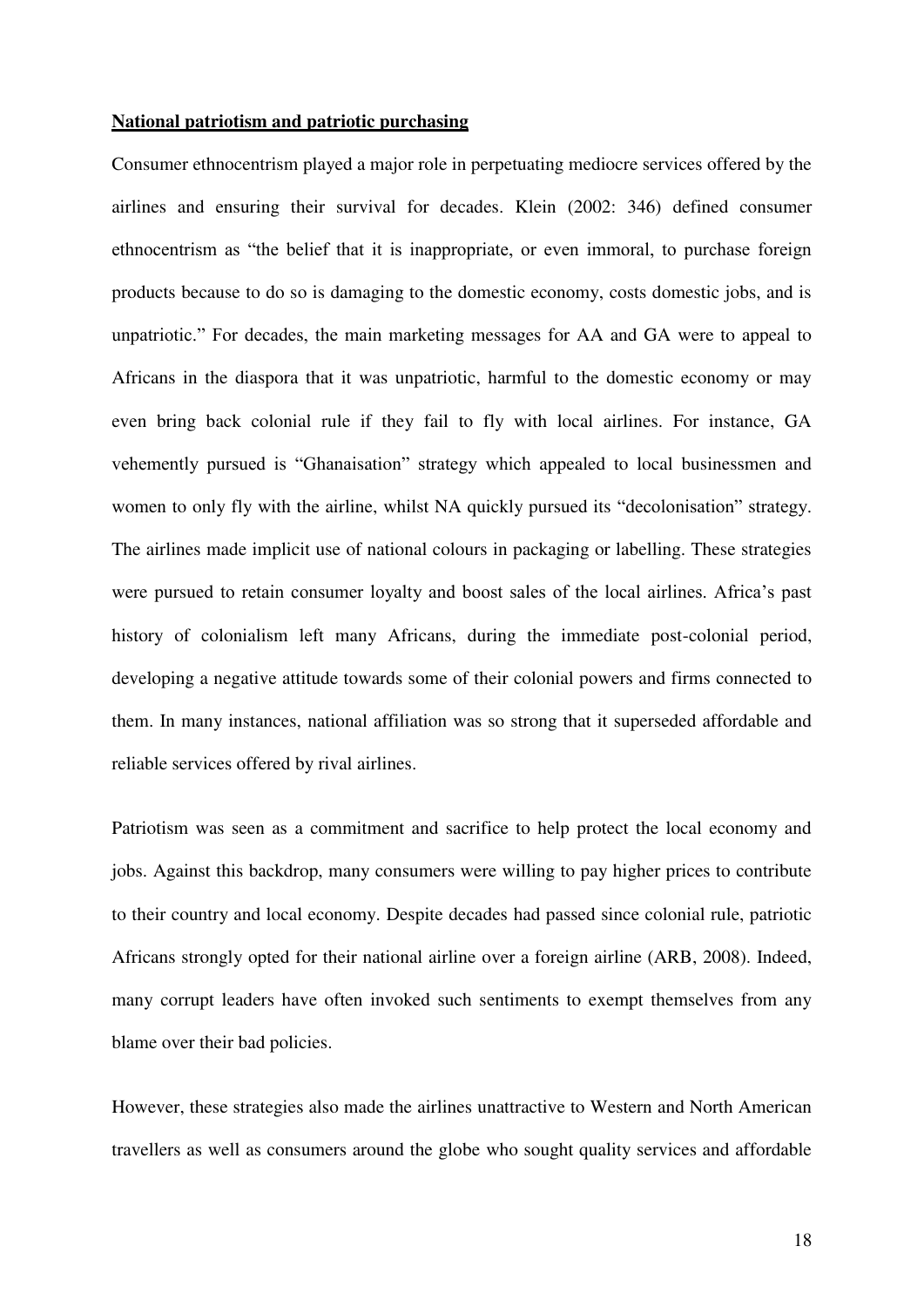prices over national patriotism. For decades, the airlines could count on patriotic consumers. Discriminatory actions by consumers against foreign-owned airlines bred complacence and overconfidence among the top management teams of the firms. As liberalisation advanced in the late 1980s and 1990s, more local and international airlines emerged. It therefore became increasingly difficult for them to attract consumers due to the historical poor services offered by the airlines, characterised by long delays. They began to lose market share to private and foreign airlines which were able to offer competitive rates to consumers.

To illustrate this point further, we turn again to the case of NA. As new firms such as ADC (established in 1984), Concord Airlines (1986), Express Airways (1986), African Trans Air (1992) and Bellview Airlines (1992) emerged, it became increasingly difficult for the firm to attract new customers and it also started losing customers to these rival firms (Akpoghomeh 1999). Consequently, the competitive pressure on both domestic and international routes squeezed the revenue streams of the firm and precipitated a terminal decline.



**Figure 2: Domestic passenger traffic between Nigeria Airways and other airlines** 

Sources: Akpoghomeh, 1999; Federal Office of Statistics, 1996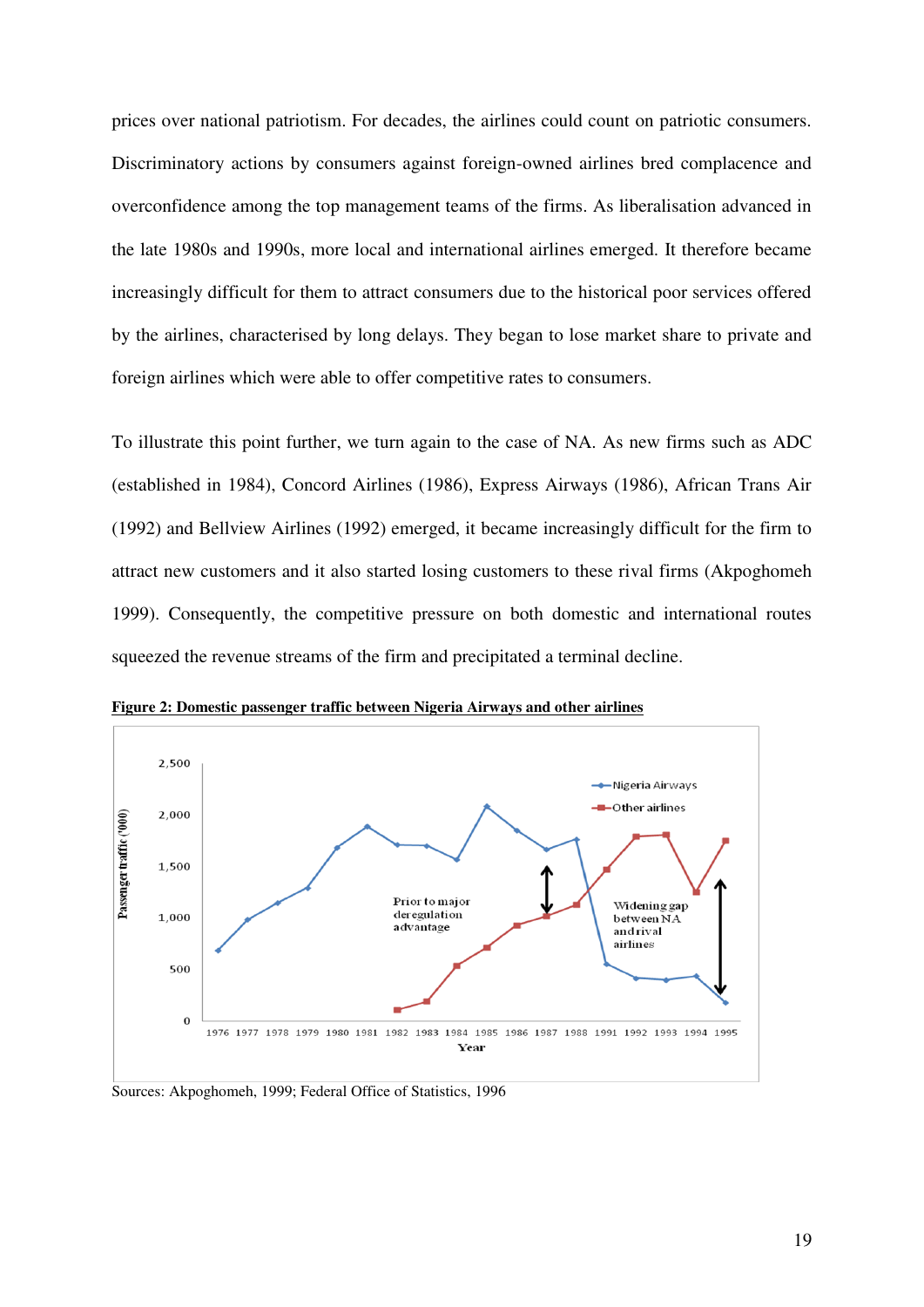Figure 2 provides details of the evolution of NA domestic passenger traffic and how it shrunk from 1985 to 1995, whilst at the same time the market share of autonomous carriers surged 715,000- 1,756,000. More importantly, the private airlines were able to overcome historical advantages of the SOEs to attract customers. On the other hand, multinational carriers such as British Airways and Air France have historically operated services across Africa and possess significant knowledge of the business environment. On intercontinental routes where the African carriers competed against European and American carriers, the number of customers began to dwindle, which led to loss of market share.



**Figure 3: International passenger traffic between Nigeria Airways and other airlines** 

Sources: Akpoghomeh, 1999; Federal Office of Statistics, 1995, 1996

As new routes were opened up to allow more privately owned and non-African airlines to expand on its key routes to Europe, head-to-head competition advanced as other Middle East airlines also utilised their hub-and-spoke network to expand their geographical routes and compete indirectly with the airline. Consequently, their sources of revenue were further squeezed culminating in loss of market share and shrinking customer base. It is worth noting that in the case of NA, the traffic decline on international routes as not as sharp as those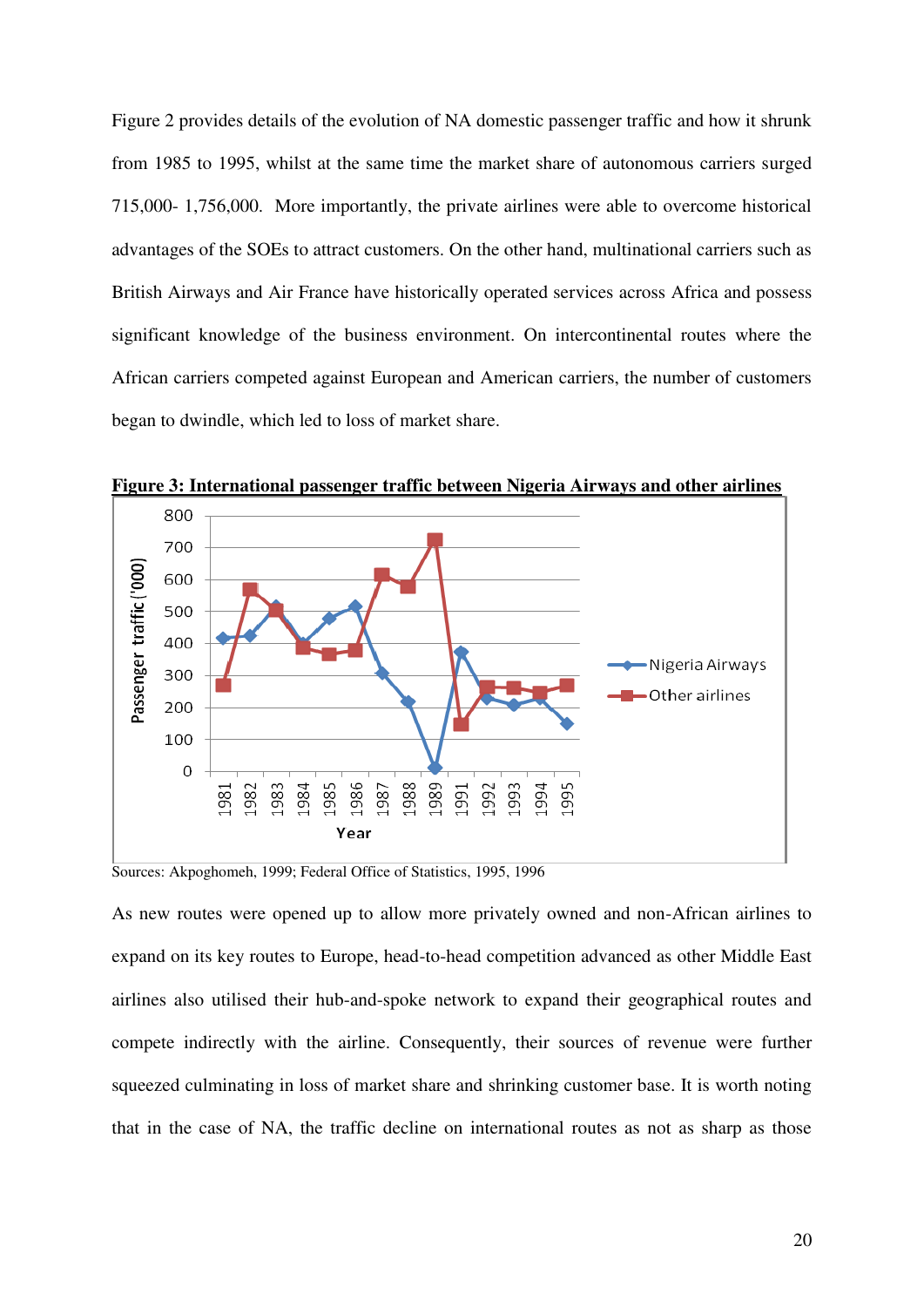experienced on domestic routes (see Figure 3). In the post-9/11 environment, it became increasingly difficult for them to make up for the loss in market share whilst sustaining the decades of losses. AA exited from the industry in 2001 followed years later by the other airlines.

## **The dominant European airlines in Africa**

Since the early 1980s, African countries increasingly signed favourable bilateral arrangements with European countries and thereby provided the conditions for major European airlines to open new routes across the continent. Given the poor quality of services that had been historically offered to African consumers by the three airlines, the emergence of more European airlines provided the travellers opportunities to switch. It also enabled the consumers to switch from traditional airlines such as GA and AA with historical track record of overbooking (Amankwah-Amoah and Debrah, 2014). In addition, several African airlines, including the three airlines, were noted for their poor safety records. In the case of AA, its passenger numbers declined as French airlines such as Air France saw significant growth in the market share which eventually sealed the fate of the firm.

Fadugba (1991: nd) identified the following symptoms associated with most African airlines at the time, they were "handicapped by their small size, obsolete equipment, inadequate capital, insufficient traffic, weak national economy, strong international competition, lack of autonomy and transient management. Separately, they lack the critical mass needed to benefit from economies of scale and to compete effectively in the tough international airline industry".

Under these circumstances, no firm can afford to be oblivious to the needs of all of its customers. However, the protection inherent in state ownership and fringe benefits made the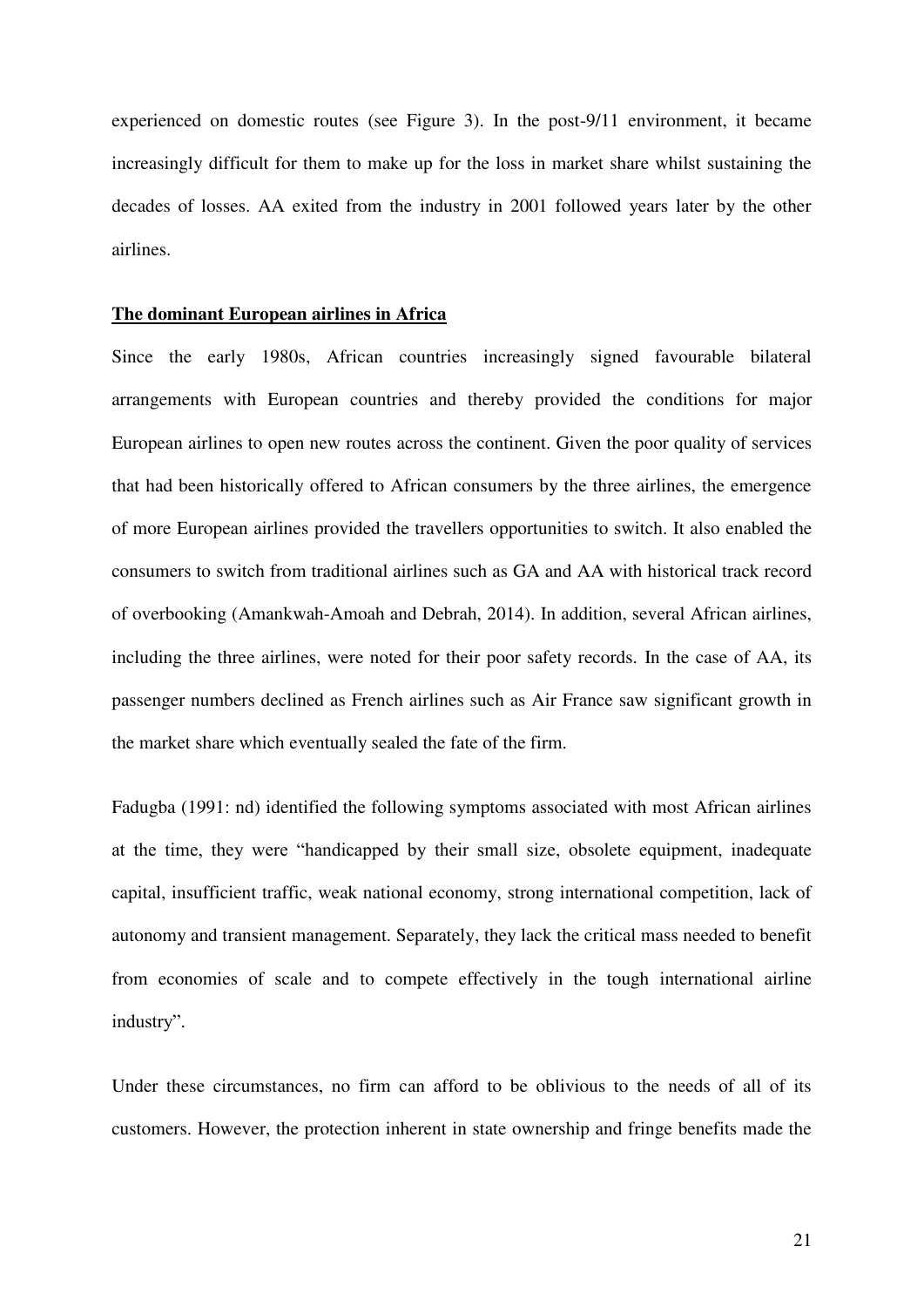airlines oblivious to changing consumer trends and often ignored numerous customers' complaints about poor quality in-flight and off-flight services. Despite the shift in the global airline industry towards privatisation of SOAs in the 1980s, many African governments considered their flag carriers as a source of pride that needs to be protected (ARB, 2008). Due to their close cultural and national association, some countries, including Ghana and the owners of AA, saw privatising the unprofitable state-owned airlines as politically unwise and opted to maintain the current status quo.

By developing distinctive features such as reputation for quality, reliable services, excellent safety record and extensive route networks, European airlines such as British Airways, KLM and Air France operating in Africa at the time were able to overcome the lack of local government support. By competing against EU and US carriers in Africa, excellent safety records that are associated with these carriers become a key selling point. The advantages associated with nationality appear to be minimal in the African airlines as many are largely uncompetitive and dwindling in numbers (Amankwah-Amoah and Debrah, 2011). By the 1990s, Fadugba (1990) observed that European airlines dwarfed African airlines on Europe– Africa routes and thereby weakened the competitive positions of African carriers in an era of global competition. This issue did not go away rather it accelerated and played a fundamental role in the demise of the three airlines.

#### **DISCUSSION AND IMPLICATIONS**

This study set out to examine how government supports can become a source of liability in precipitating failures of SOEs. In so doing, the article develops that concept of "liability of domestic support" to illustrate how government support can create conditions for complacency and inefficiency to flourish and thereby precipitate the demise of SOEs. We illustrate our theoretical analysis with the cases of the "three darlings" (i.e. AA, NA and GA)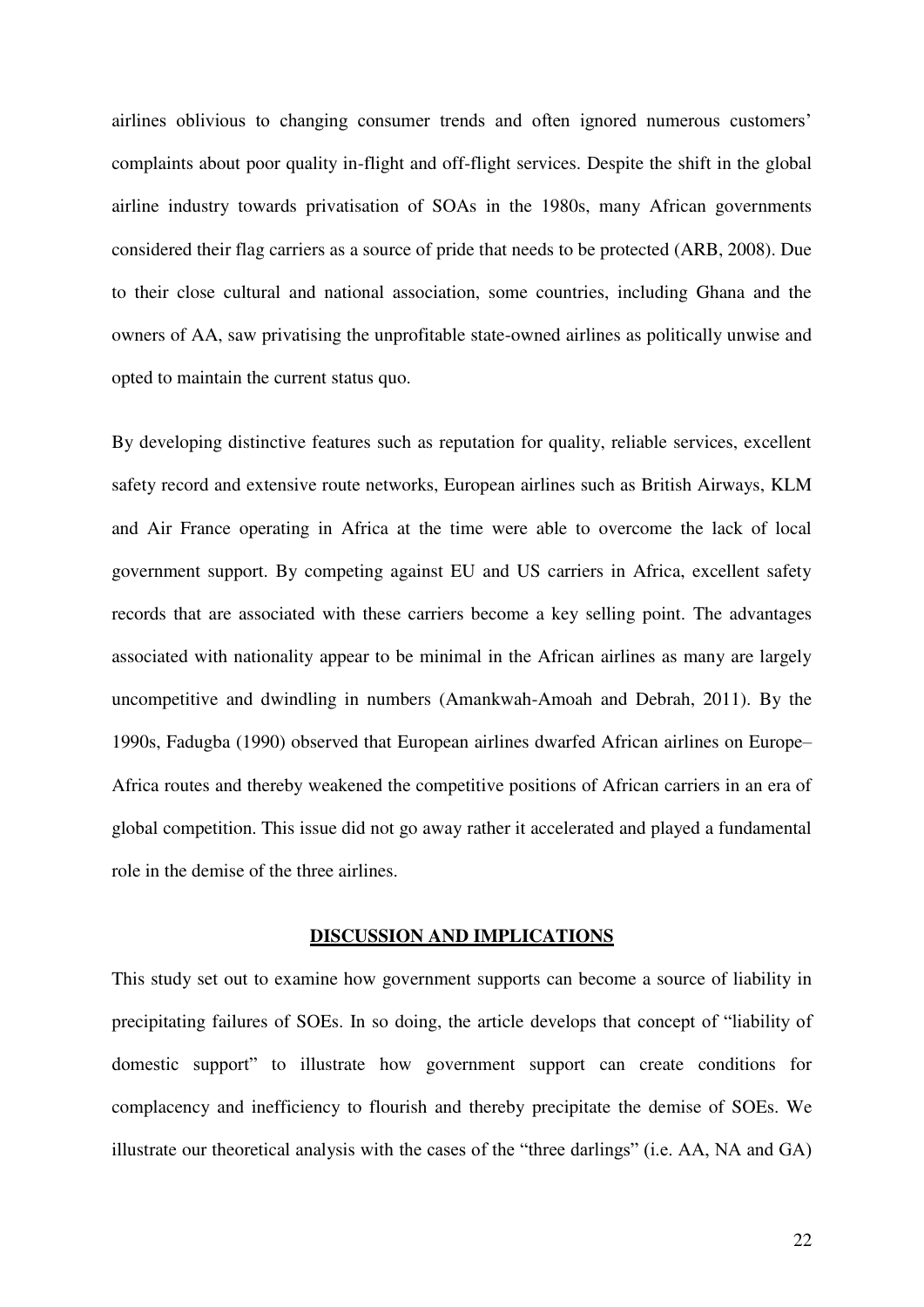and demonstrated how governments policies and supports created the conditions that led to their demises. The study uncovered that special measures such as subsidies, special privileges, preferential treatment and tax relief created conditions that allowed inefficiencies, mediocrity and incompetence inherent in SOEs to thrive, which eventually contributed to the demise of the business.

More importantly, protection and privileges breed over-confidence and inattentiveness in the face of changes in the environment, which pushed back necessary reforms in the face of increasing competition and the emergence of new firms. In addition, the firms "indigenisation" approaches such as "Africanisation" (at AA), "Ghanaisation" (at GA) and "de-colonialisation process" (at NA) made it difficult for them to attract foreign travellers to offset decline in their local consumer base, which contributed to their demise.

## **Contributions to theory and practice**

The study makes two main contributions to the literature. First, it develops the concept of "liability of domestic support" to demonstrate how government actions allowed SOEs to be lulled into a false sense of security or robustness of their sources of competitive advantage, which ultimately led to their demise. By charting the evolution and eventual demise of the three firms, our study adds to scholarly works that have argued that business failure may be best understood as a historical phases which entails the evolution of factors, interaction of firm-specific and external factors, firm response to early-warning signals of decline and eventual demise. In so doing, we further contribute to ongoing efforts to develop a theory of business failure pathways (Moulton et al., 1996) which take into consideration the evolution and interactions of firm-specific factors and general changes in the external environment. In addition, the study builds on Sutton's (1987) process of organisational death by introducing how governments actions through policy formulation and directives can either slow or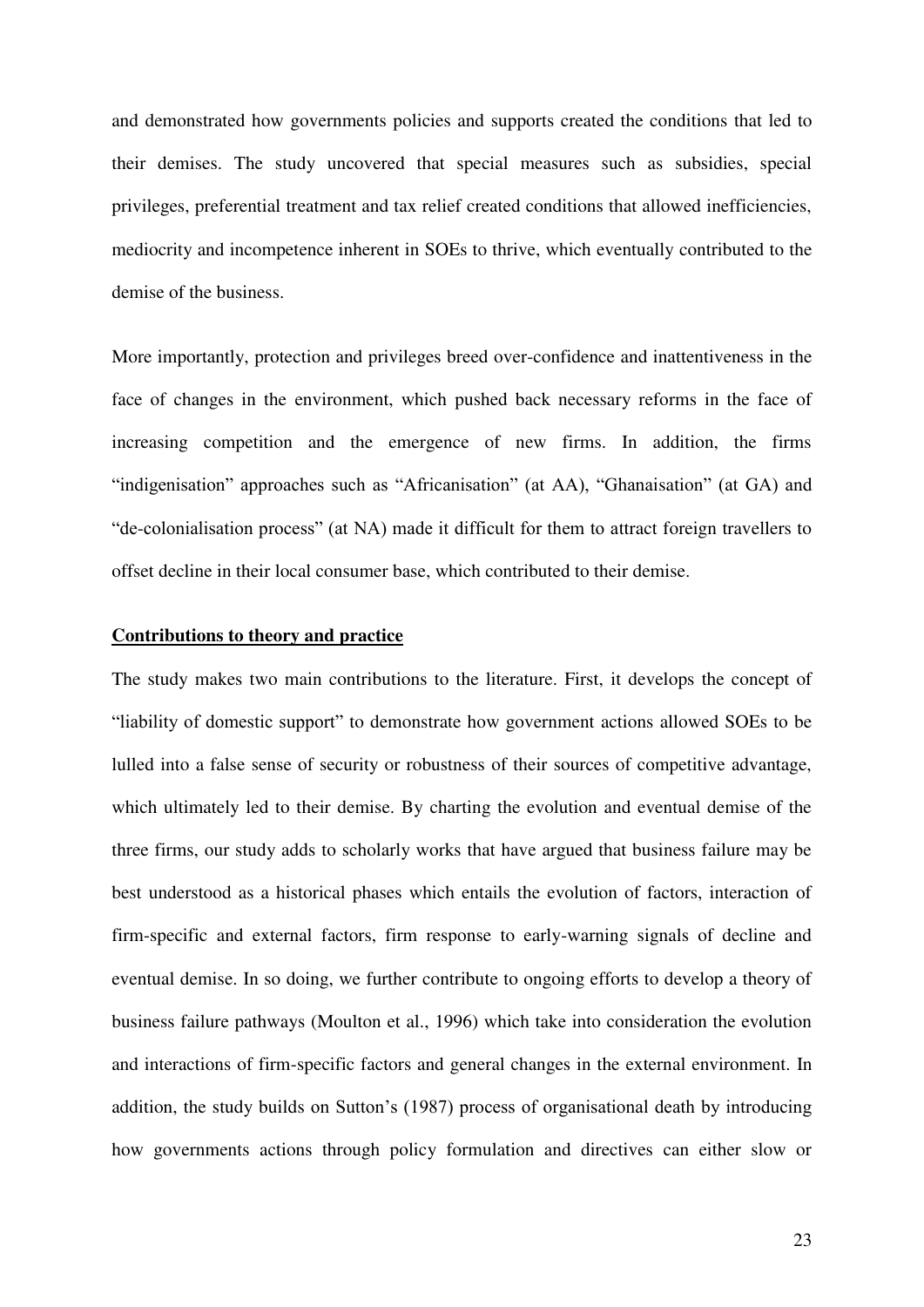accelerate the process of organisational death, thereby, providing further insights into why some organisations die more quickly than others.

From the public policy standpoint, firms can accumulate superior resources and capabilities to outwit their competitors to offset such liabilities and, in the process, precipitate the demise of rivals. By deploying these organisational strengths and cultivating inter-organisational relationships, firms would be able to circumvent regulatory constraints in their operating environments. The findings indicate that governments should seek to create a level playing field where competition flourishes and allow inefficient firms to fail rather than been propped up by limited financial resources of the state. A fertile area for future research would be to seek a wider sample of firms to determine whether our findings are borne out in other contexts. In closing, we hope that the paper serves as a catalyst for more research on how "liability of domestic support" precipitates business failure.

#### **References**

Africa Research Bulletin (ARB) (2008) 'Economic, financial and technical series,' 44(12), 17171–171206.

African Development Bank (1999), *Multinational Company Air-Afrique Reinforcement Project: Project Completion Report*. Abidjan: ADB.

Akpoghomeh, O. S. (1999) 'The development of air transportation in Nigeria,' *Journal of Transport Geography*, 7(2), 135–146

Amankwah-Amoah, J. (2010) '*Organisational responses to liberalisation: Evidence from the airline industry in Africa*.' Doctoral Dissertation, University of Wales Swansea.

Amankwah-Amoah, J. and Debrah, Y. (2010) 'The protracted collapse of Ghana Airways: Lessons in organizational failure,' *Group & Organization Management*, 35(5), 636–665.

Amankwah-Amoah, J. and Debrah, Y. (2011) 'The evolution of alliances in the global airline industry: A review of the Africa experience,' *Thunderbird International Business Review*, 53(1), 37–50.

Amankwah-Amoah, J. and Debrah, Y. (2014) 'Air Afrique: The demise of a continental icon,' *Business History*, 56(4), 517–546.

Amason, A. C. and Mooney, A. C. (2008) 'The Icarus paradox revisited: How strong performance sows the seeds of dysfunction in future strategic decision-making,' *Strategic Organization*, 6(4), 407–434.

Baker, C. (2002) 'Bilaterals in the dock,' *Airline Business*, 18(12), 26.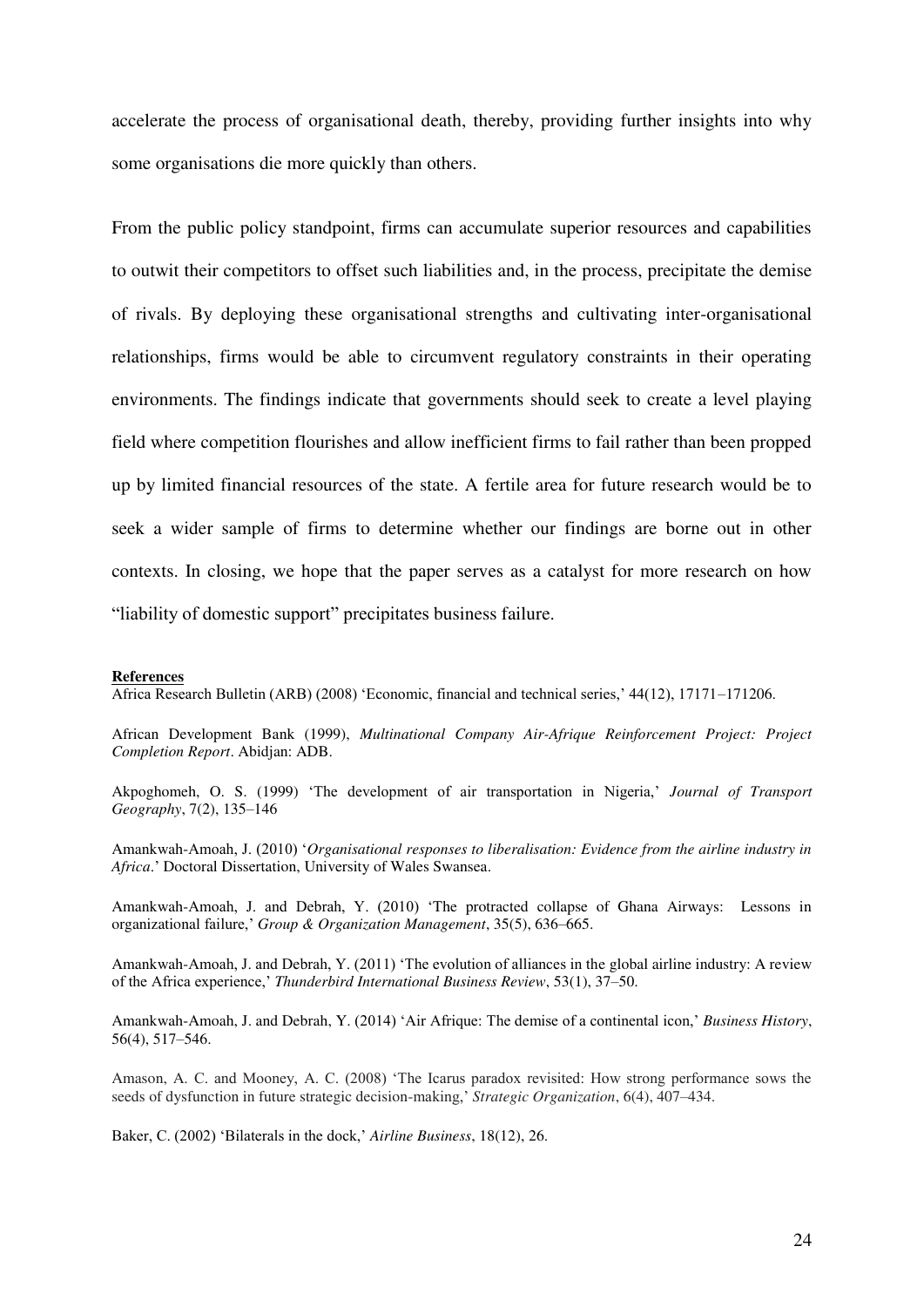BBC (2002) 'Fresh fraud probe for Nigeria Airways,' available at http://news.bbc.co.uk/1/hi/business/2569841.stm (accessed 19 June 2012).

Brooke, J. (1987) 'Nigeria's Flying Elephant,' August 03, *New York Times*, 3.

Brooke, J. (1988) 'In Lagos, economic dream is now nightmare,' *New York Times*, August, 14.

Button, K. (2002) 'Toward truly open skies,' *Regulatio*n, 25(3), 12–16.

Chang, Y. -C. and Williams, G. (2001) 'Changing the rules - Amending the nationality clauses in air services agreements,' *Journal of Air Transport Management*, 7, 207–216.

Chu, W. W. (2011) 'How the Chinese government promoted a global automobile industry,' *Industrial and Corporate Change*, 20(5), 1235–1276.

Doganis, R. (2006) *The Airline Business*. 2nd edn (London: Routledge).

Edquist, C. (2011) 'Design of innovation policy through diagnostic analysis: Identification of systemic problems (or failures),' *Industrial and Corporate Change*, 20(6), 1725–1753.

Endres, G. (1995) 'New broom sweeps Nigeria Airways,' *Flight International*, October, 12.

Fadugba, N. (1985a) 'Nigeria Airways radically reorganises,' *Flight International*, April, 5.

Fadugba, N. (1985b) 'Prospects for a West African airline,' *Flight International*, September, 5.

Fadugba, N. (1990) 'European airlines dominate African sky,' available at http://africanaviation.com/European\_airlines\_dominate\_African\_sky.html (accessed 19 June 2012).

Fadugba, N. (1991) 'A national flag, national anthem and national airline,' available at http://africanaviation.com/A\_national\_flag,\_national\_anthem\_and\_national\_airline.html (accessed 19 June 2007).

Federal Office of Statistics (1995), *Annual Abstract of Statistics*, (Lagos: FOS).

Federal Office of Statistics (1996), *Annual Abstract of Statistics*, (Lagos: FOS).

Flight International (1960) 'Ghana's status symbol,' January, 125.

Flight International (1961) 'Ghana's status symbol,' January, 65.

Flight International (1962) 'Pruning in Ghana,' June, 926.

Flight International (1969a) 'Nigeria Airways,' April, 584.

Flight International (1969b) 'Tribulations of Nigeria Airways,' February, 198.

Flight International (1987) 'No more Airbuses for Nigeria,' November, 11.

Flight International (1988) 'Nigeria Airways restructures,' July, 8.

Hedberg, B., Nystrom, P. and Starbuck, W. (1976) 'Camping on Seesaws: Prescriptions for a self-designing organization,' *Administrative Science Quarterly,* 21(1), 41–65.